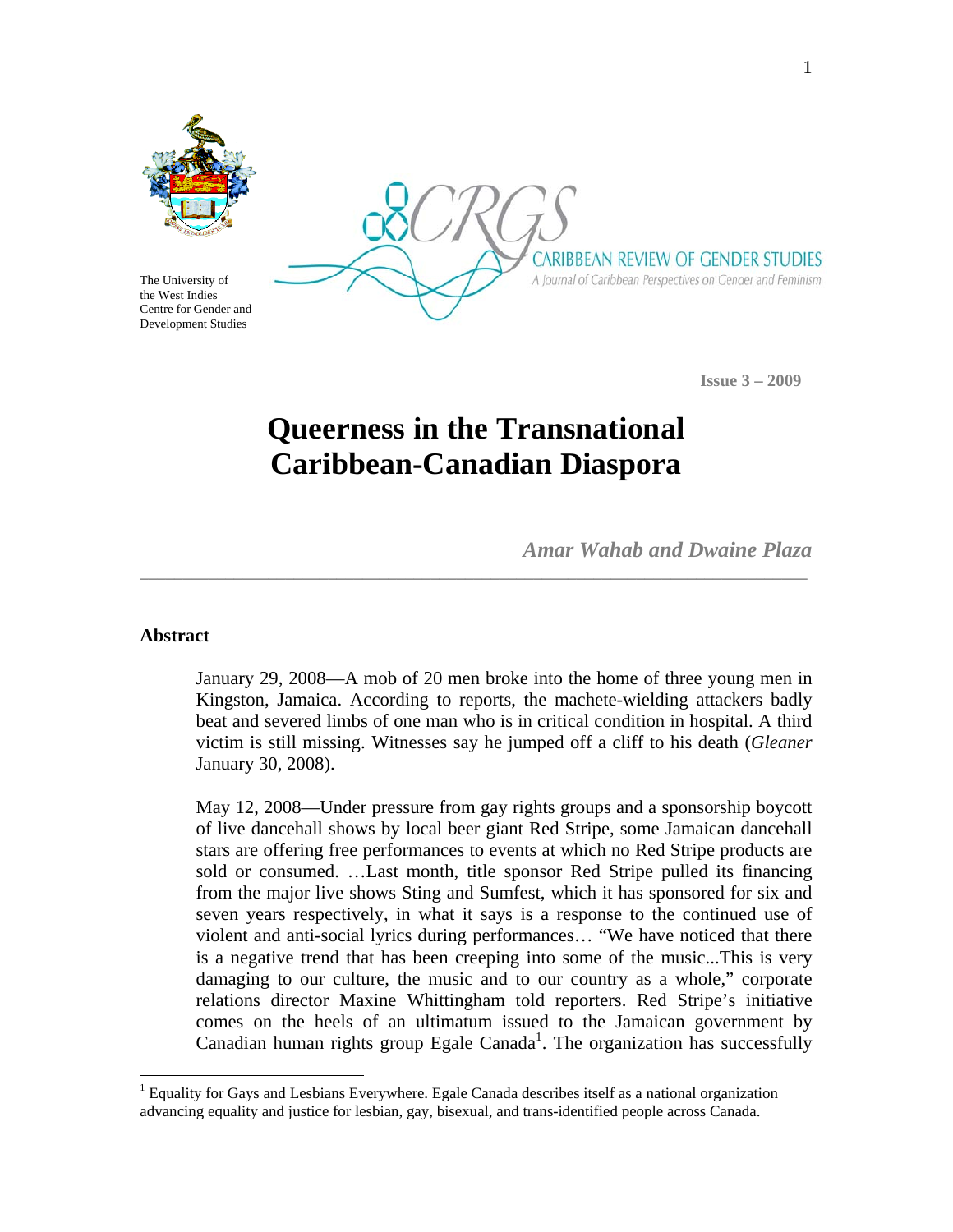lobbied for the removal of some popular reggae songs from iTunes' North American store. The group has also given the Bruce Golding-led administration until May 17 to announce plans to repeal the country's anti-homosexual legislation. If its demands are not met, Egale Canada says it will launch a campaign to ban Jamaican goods in the international marketplace as well as promote a boycott of its tourism. Not all gay rights groups are agreed on the strategy that should be used. The Jamaica Forum for Lesbians, All-Sexuals and Gays  $(J-FLAG)^2$  has rejected Egale Canada's ultimatum and says it does not support a boycott—although it has criticized the new prime minister for refusing to take up the issue of anti-gay violence (Neufville, 2008).

<sup>&</sup>lt;sup>2</sup> The Jamaica Forum for Lesbians, All-Sexuals and Gays (J-FLAG) estimates there were 30 homophobic murders in Jamaica between 1997 and 2004 (JFLAG Blog Post).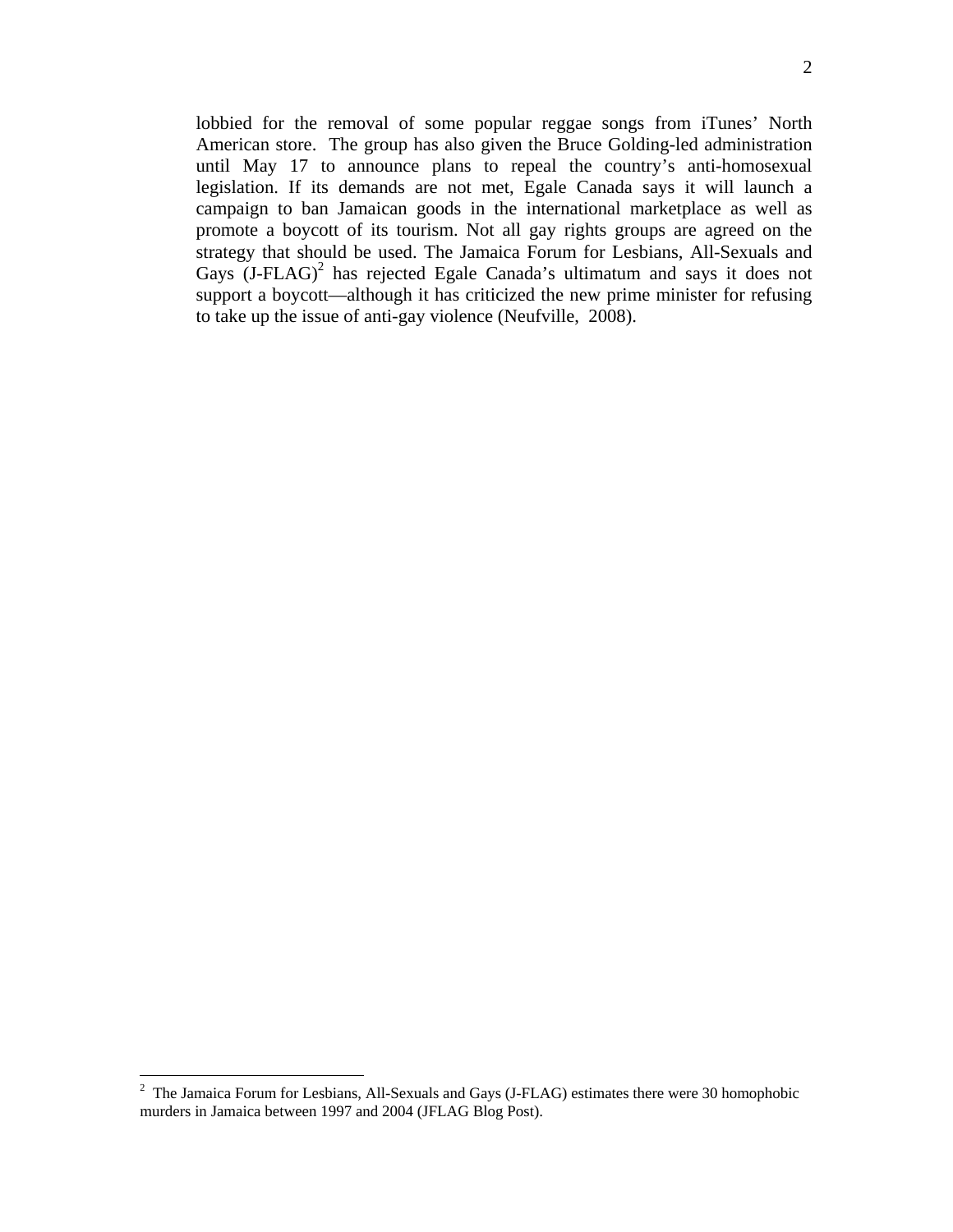## **Introduction**

 $\overline{a}$ 

More than a half million people living in Canada trace their origins to the Caribbean. Many were born in the Caribbean and migrated to Canada in the period from the mid-1960s to the present following fundamental changes to Canadian immigration rules. To date, much of the research that has been done on Caribbean immigrants in Canada has centered on the migration, settlement patterns, living arrangements, family structures, schooling achievements, and income levels of the "mainstream" within the group<sup>3</sup>. Research on the more marginalized groups within the Caribbean-Canadian population is very sparse<sup>4</sup>. Queer<sup>5</sup> Caribbean-Canadians represent one of the most invisible and often neglected in the mainstream migration literature because their presence is often regarded as a taboo topic. To date, much of the research on queer Caribbean-Canadians has come from a limited concentration of pioneering scholars such as Silvera (1991), Crichlow (2004), Alexander (2005), and Walcott (2006).

In much of the circum Caribbean, lesbians, gay men, and transgendered people are on the front lines, targeted for repression and violence. The Caribbean, broadly, and some places, particularly, such as Jamaica—as is evident from the newspaper accounts above—have a long and deeply established homophobic cultural tradition. It is promoted by a literal interpretation of Christian texts condemning sodomy. Male homosexuals, especially in Jamaica, face constant threat from organized homophobic gangs. They risk physical harm and even death if they publicly reveal their sexual orientation. Lesbians are frowned upon but not subject to the same violent repression. In contrast, Canada has made strides toward greater acceptance of homosexuality, at the same time that these moves have further complicated debates about sexual identity and citizenship. Gays and lesbians within the Caribbean-Canadian community are therefore often caught between two very different cultural traditions. Those within the Caribbean-Canadian community who "come out" and publicly declare their sexual orientation have tended to mobilize around a combined anti-racist and anti-homophobic agenda, seeking to build bridges with

<sup>&</sup>lt;sup>3</sup> See: Ramcharan 1976; Head and Lee 1980; Richmond 1993; James 1990; Henry 1994; Ramcharan 1982; Birbalsingh 1989, 1993 and 1997; Plaza 2001, 2004, 2007, Simmons and Plaza 2006. 4

<sup>&</sup>lt;sup>4</sup> Over the past thirty years there have been some notable studies such as Calliste's (1994) which looks at Caribbean women; Preibisch's (2007) on agricultural migrant workers; Silvera's (1989) on domestic workers; Flynn's (2008) on Caribbean nurses; and Plaza's (2006) on the second generation.<br><sup>5</sup> The term "queer" is under constant debate and contestation as to its positioning vis-à-vis mainstream definitions of heterosexuality, as well as vis-à-vis dominant interpretations of categories such as "gay," "lesbian," "bisexual," and "transgendered." For a more nuanced discussion of the various angles of engagement and contestation in this debate, see chapter 1 of Ian Barnard's *Queer Race: Cultural Interventions in the Racial Politics of Queer Theory (2003). For the purpose of this paper, the term "queer"* is used loosely as an umbrella category that is not meant to assume a unitary positioning and knowledge consciousness, but as a term that politicizes differently from dominant heteronormative categories. The authors are aware that while the term "gay" is more popularly identified with in the Caribbean region, the term "queer" gives more latitude to a range of non-heteronormative identifications, which might also accommodate the framing of such discourses from the perspective of the diaspora. It is also important to note that "queer" does not always neatly coincide with categories such as "gay," "lesbian," "bisexual," and "transgendered," and might in certain circumstances be constituted in direct opposition to these categories, as a way of accommodating further ambiguities and complexities of sexual identity.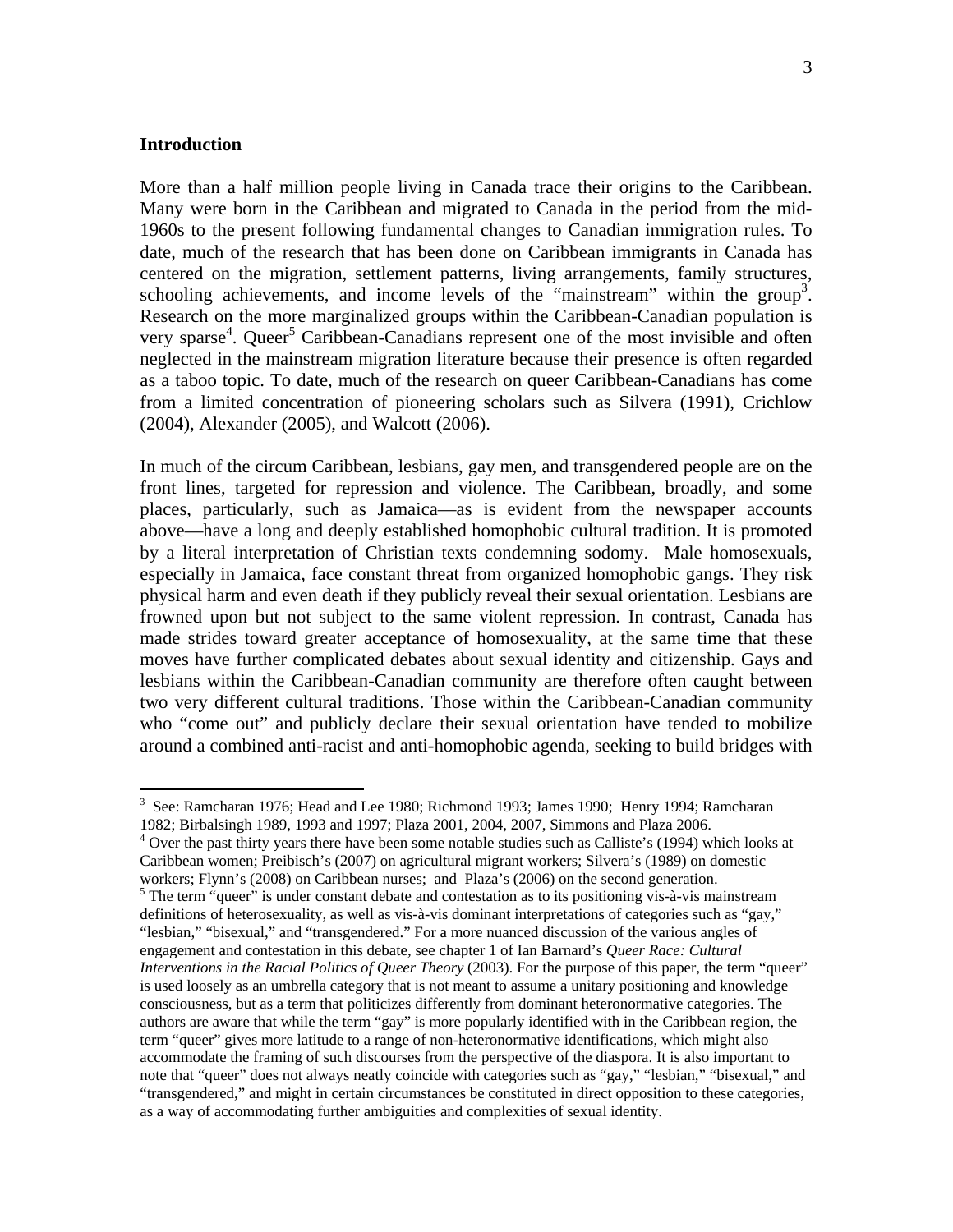broader anti-racist and anti-homophobic movements that are both local and transnational. Some have made progress in gaining greater tolerance within the Caribbean-Canadian community.

While the Caribbean community in Canada is perhaps less violent in its stand against homosexuality, it has not for the most part abandoned its opposition. Attitudes within the Caribbean-Canadian community are shifting slowly, and this puts transnational pressure on locations like Jamaica or Trinidad to change their views on homophobia. Being a queer first, second, or third generation Caribbean-Canadian has both advantages and disadvantages compared to living in the Caribbean. In Canada, there are some conditionally safe spaces in major cities like Vancouver, Toronto or Montreal for queer Caribbean-origin people. In order to live lives with less persecution, queer Caribbean-Canadians sometimes join the "mainstream" gay ghetto communities in major cities while others "front" or "live on the down low" in their own community. Joining gay communities in places like Toronto is often problematic because there are different degrees of racism, sexism, and class differences which keep queer Caribbean-Canadians feeling marginalized in two communities.

It is within this complex environment that this paper explores the lives of ten queer Caribbean-Canadians who live in Toronto. The paper provides insights into the ways in which queer Caribbean-Canadians arrive in Canada, cope with marginalization from family and community once they come out, and deal with racism, classism, and sexism from both within and outside of their community. The paper also describes the ethnic differences within the community and how that affects treatment. The generational and social class differences within the queer Caribbean community and what this means for acceptance and marginalization is also highlighted. Finally, the paper comments on the transnational activities that connect queer Caribbean-Canadians with human rights advocacy groups both in Canada and in the circum Caribbean region.

#### **Overview of the Queer Caribbean in Canada**

There is a paucity of sociological investigation into the historical and contemporary realities of queer Caribbean people in the Caribbean region, as well as in Canada. Wesley Crichlow makes the following observation:

There is a rich literature on white, gay, and lesbian cultures in Canada, yet very little has been written on the lives of buller men and batty bwoys, so very little is known about how these men negotiate their identities in Canadian and other North American societies. (2004, 32)

While there is some degree of literary and filmic engagement with the queer Caribbean community in Canada, exemplified in the works of authors such as Dionne Brand and Shani Mootoo, and filmmaker Michelle Mohabeer, few sociological studies exist that investigate the macro-sociological issues that shape the queer Caribbean and its diaspora. Published studies by queer Caribbean sociologists in Toronto such as Wesley Crichlow (2004) and Rinaldo Walcott (2006) remain seminal, though each re-politicizes the queer black Caribbean experience in Canada from different angles. Crichlow's *Buller Men and*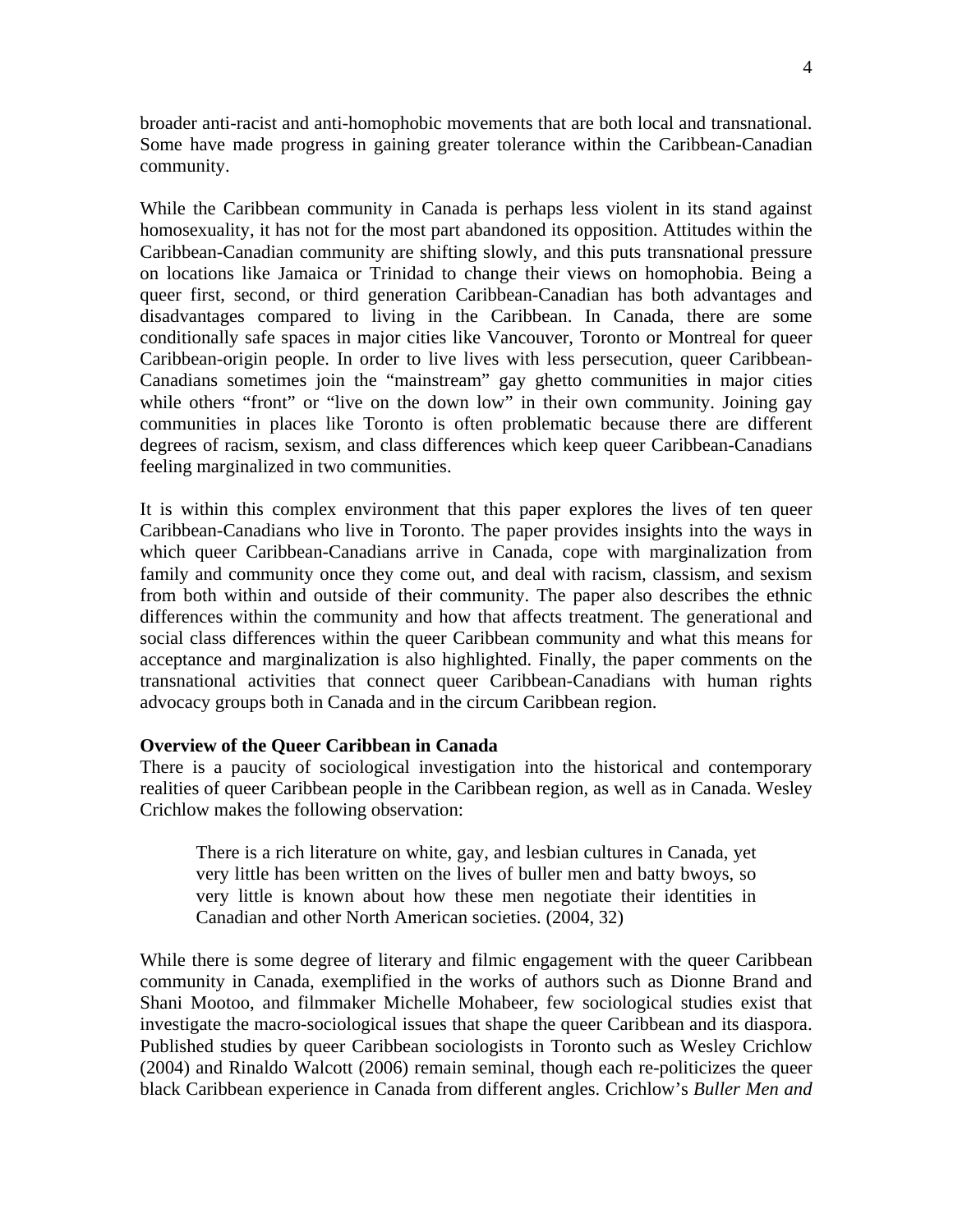*Batty Boys* investigates the realities and experiences of black Canadian gay men, predominantly those with Caribbean backgrounds. His published doctoral dissertation focuses on the issues that plague queer black Caribbean men within their diasporic communities in Canada. He points out that, "In Canada, bullers experience a triple form of oppression: racism and heterosexism within white society; racism and the sexualization of racism within the white gay community; and heterosexism within the Black community" (2004, 32). While Walcott's work acknowledges these dimensions of the queer black Caribbean experience, he is concerned with problematizing the ways in which the hyphenated category of "queer black Caribbean" is socially constructed by the mainstream white gay community in Toronto and the subversion of these dominant scripts by queer black men. The work of both scholars illumine the double disciplining of queer black Caribbean men through the racist practices of white gay men and the homophobia within their own black Caribbean-Canadian community.

These regulatory currents are reinforced by the social construction and state management of homophobia in the Caribbean region itself, and inform the ways in which queer diasporic subjects orient and manage their identities and politics when they arrive in North America. In *Pedagogies of Crossing*, Jacqui Alexander reminds us that all states have an investment in heterosexualization and that categories such as citizen, patriot, and immigrant carry ideological heterosexualism. Alexander points to a number of critical imperatives made all the more urgent by contemporary manifestations of neoimperialism and neocolonialism. She focuses on state regulation in the Bahamas and Trinidad and Tobago to reflect critically on the neocolonial state's role in regulation of sexual citizenship. Alexander claims that the weight of immorality placed by the heteromasculine state on homosexuality, in the name of shoring up hegemonic and heteronormative versions of the nation, is disproportionately borne by Caribbean lesbian and queer women in particular. The state's conflation of heterosexuality and citizenship normalizes a spectrum of violence against women in general, but even more so, against lesbian women who are constructed in legal discourse as outlaws. Alexander states that "Both in Trinidad and Tobago and in the Bahamas, state laws conflate lesbian identity with criminality" (2005, 27). Yet, Alexander underscores the binaristic maneuvers of the heteropatriarchal Caribbean state as follows:

The state works to reinvent heterosexuality by, on the one hand, creating a class of loyal heterosexual citizens and, on the other hand, by designating a class of subordinated non-citizens including lesbians, gay men, prostitutes, and people who are HIV infected, thereby reviving the myth of the apocalyptic destruction of Sodom by an oversexed band of nonprocreative non citizens (2005, 29).

Implicated within this discourse, Alexander insists, are neocolonial arguments on both sides of the diasporic circuit that at best, complicate the notion of home for queer Caribbean diasporic subjects. On the one hand, the state and normative Caribbean community regard homosexuality as a "Western decadent incursion" (2005, 47) that they conveniently fit into their convoluted and highly paradoxical anti-colonial agenda. On the other hand, this denial is conveniently plugged into by the metropolitan queer community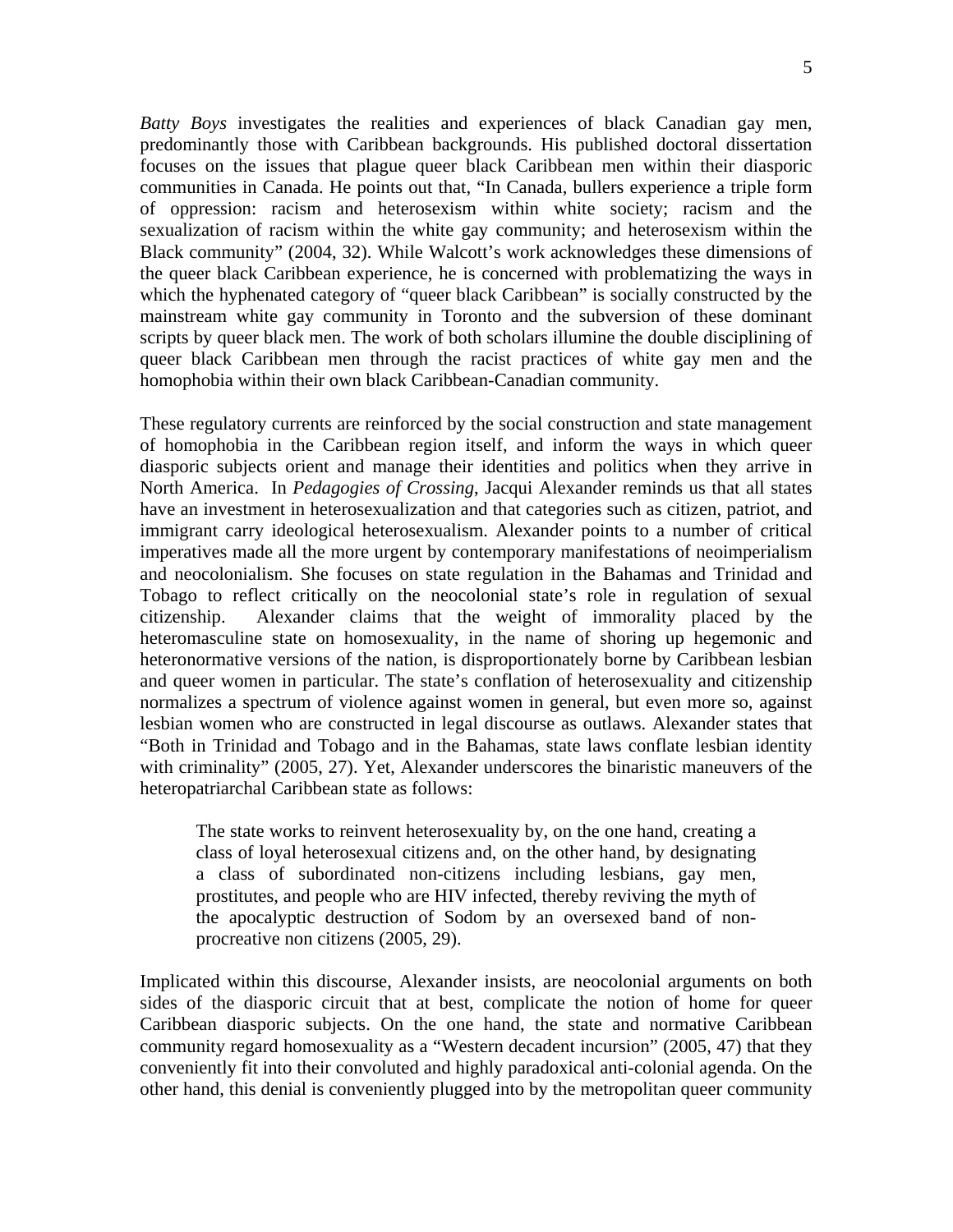that activates colonial logics to claim the metropolitan's political cache. Alexander calls on the queer diaspora to "challenge prevalent metropolitan impulses that explain the absence of visible lesbian and gay movements as a defect in political consciousness and maturity, using evidence of publicly organized movements in North America as evidence of their original status in the West and their superior political maturity" (2005, 28). These two logics of denial powerfully discipline the queer Caribbean-Canadian community, forcing their struggles to coalesce around discourses of racialization at the same time that they politicize sexual citizenship across the diasporic circuit.

## **Contesting the 'queer' mainstream in Canada**

Migrant and second-generation queer Caribbeans in Canada are compelled to fit into dominant i.e. white definitions of queer citizenship. According to Walcott (2006, 124), black men in general are the "willing and unwilling canvases" onto which society symbolically projects its desires and fantasies. Black queer Caribbean men are also folded into this discourse, though with specific nuances within the dominant white gay community. While they are viewed as hypersexual studs within the dominant metropolitan gay imaginary, this system of symbols denies their humanity, agency, and unique experiences as differently positioned gay men. In particular, Canadian gay urban discourse has been historically constructed as one in which terms such as "queer" and "gay" have been metonymically associated with whiteness, in which other, and in this case, racialized definitions of these categories are either completely muted or selectively digested into the dominant definitions. This system of racialized ranking of experiences within the categories "queer" and "gay" not only positions gay men of color in particular ways, but also regulates them and denies their autonomy to self-determine.

Walcott claims in the case of Toronto, that "gay ghettoes attempt to confine and produce a racist/sexist black body within its already minoritized space from which the struggle over community proceeds. Black queers find themselves still relegated to struggling against what appear to be old yet resistant forms of discrimination, both in queer communities and other communities" (2006, 125). He adds that even when black queers are made absent in the mainstream white ghettoes, they are very present as "silent backdrops" against which the metonymy between "gay" and "white" is further naturalized. This context produces multiple posturings on the part of the black queer community that strengthen the case against thinking about a unitary black queer experience, and by extension a queer Caribbean diasporic experience.

For Walcott, the labor of black drag queens (some of whom are of Caribbean background) in Toronto's gay ghetto represents one critical response in which a nonnormative configuration of blackness contests and resignifies the formulation of metropolitan blackness within mainstream gay/white ghetto cultural politics. This symbolic maneuver, according to Walcott, is more about the decentering of whiteness as the most constituent force of the gay urban imaginary. Another response that Walcott points out is the way in which diasporic affiliations are increasingly registered in events such as Gay Pride that have historically been represented as white, gay, and male. His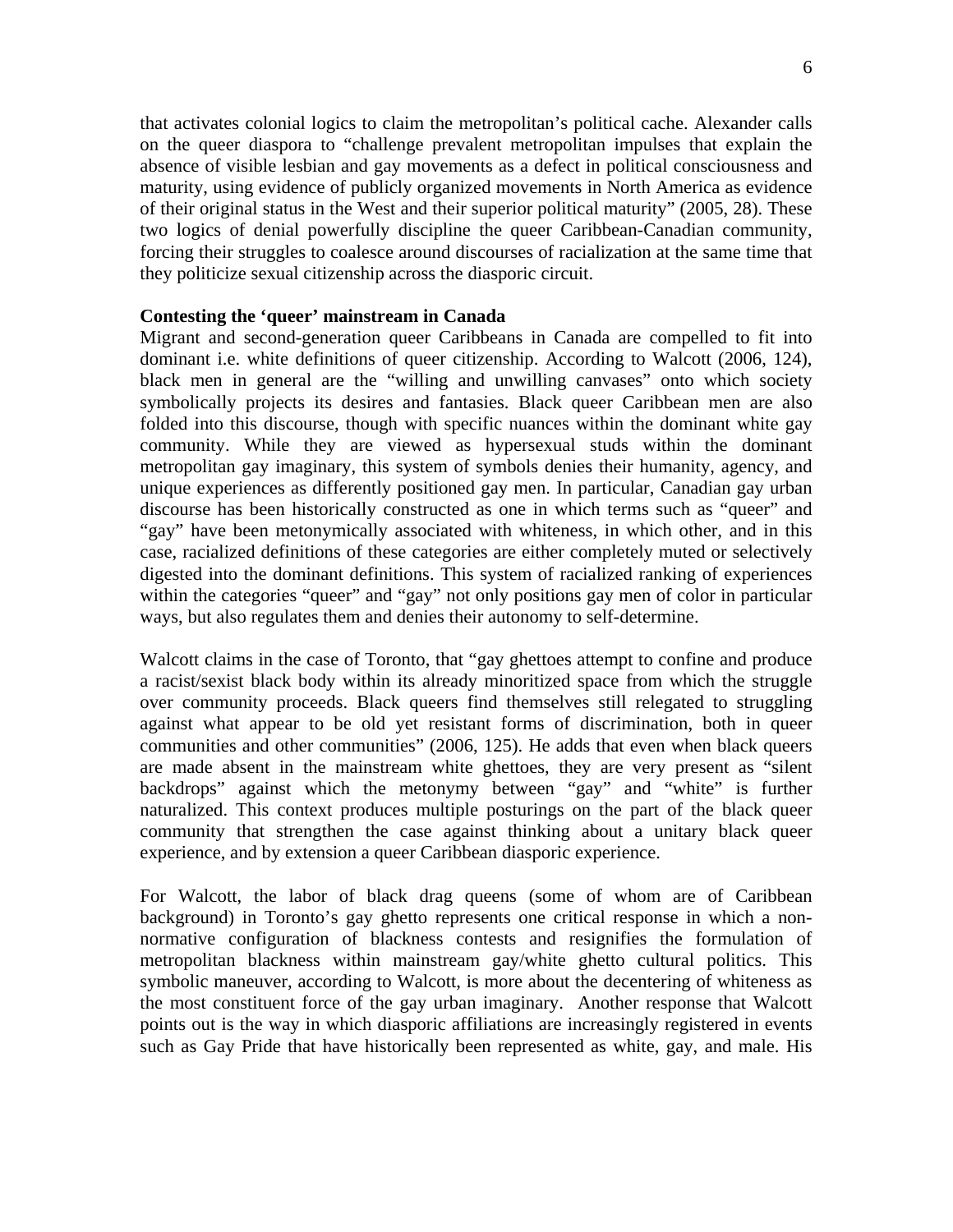discussion of Blockorama<sup>6</sup> during pride celebrations reflects the influence of Caribbean cultural forms on black and mainstream queer life, and the efforts to imprint these struggles onto the space of the gay ghetto that claims to be multicultural.

### **Contesting 'Caribbean' in Canada: Positioning within the diaspora**

Wesley Crichlow's study provides an overview of both the structural and agentic dimensions of black queer Caribbean experience in Toronto, especially foregrounding marginalization processes within black heteronormative Caribbean communities in Canada. Like mainstream white Canada, racialized communities also enforce heteronormative constructions of masculinity, reducing homosexual racialized masculinities to weak or diseased masculinities. Crichlow finds that black gay men are viewed as race traitors who deviate from normalized codes of black sexuality (i.e. heterosexuality) by adopting "western sexual perversions"—a normative discourse that rationalizes why "bullers and batty bwoys" are seen as disease-ridden and prone to AIDS (2004, 37). He stresses that these oppressive discourses operate due to the absence of real dialogue between black dominant heterosexual and black same-sex communities. The latter is often forced to dangerously rely on the limited and stereotypical offerings of the dominant white gay community for some measure of visibility and affirmation. Because the categories "black" and "gay" (white-centric meaning) are seen as irreconcilable within the dominant black Caribbean consciousness, queer black Caribbeans suffer a sense of double consciousness that leaves them with feelings of shame and marginalization by their black Caribbean communities that view same-sex desire as anathema to their "racial uplift" in Canadian society (Crichlow 2004, 136). Crichlow opines that "the lack of support in Caribbean communities for people engaging in same-sex practices, the violent attacks on people who seek same-sex agency or identities, and family, community, and religious oppression have made it impossible for people to engage in same-sex practice and be open about it. Caribbean communities have policed desire along the lines of good and bad, clean and unclean, and have imposed very stereotypical roles and expectations on men and women" (2004, 75).

Despite this regulatory regime that institutionalizes homophobia in the name of a unitary black diasporic consciousness, Crichlow's work reveals how black same-sex identities proliferate and challenge celebratory and essentialized constructions of Caribbean-Canadian identity. Queer black Caribbean men have experienced their families and communities as sites of "affirmation and support as well as alienation and pain" (Crichlow 2004, 80). Like the church and other interwoven social institutions, black diasporic families exert pressure on black men who engage in same-sex practices by inculcating feelings of shame, guilt, and self-contempt, which in many cases force queer black men to marry and have children to protect their families' reputation. Crichlow highlights the gravity of this regulatory regime, especially as he points out that "sexuality

 $\overline{a}$ 

<sup>&</sup>lt;sup>6</sup> An annual party event held during Toronto's Pride Parade celebrations for the past nine years. The official website describes Blockorama as an event that "celebrates the spirit of the black-queer community with performances by artists from throughout North America." Patrons are urged to "Come down to the Blockorama stage for fierceness and family and feel the vibes from all over the African Diaspora, from Trinidad to Ghana, from Philly to Toronto." While the event is lauded for its celebrations of blackness within the queer mosaic, it is also an important site for investigating how specific interpretations of blackness are registered within the mainstream queer community.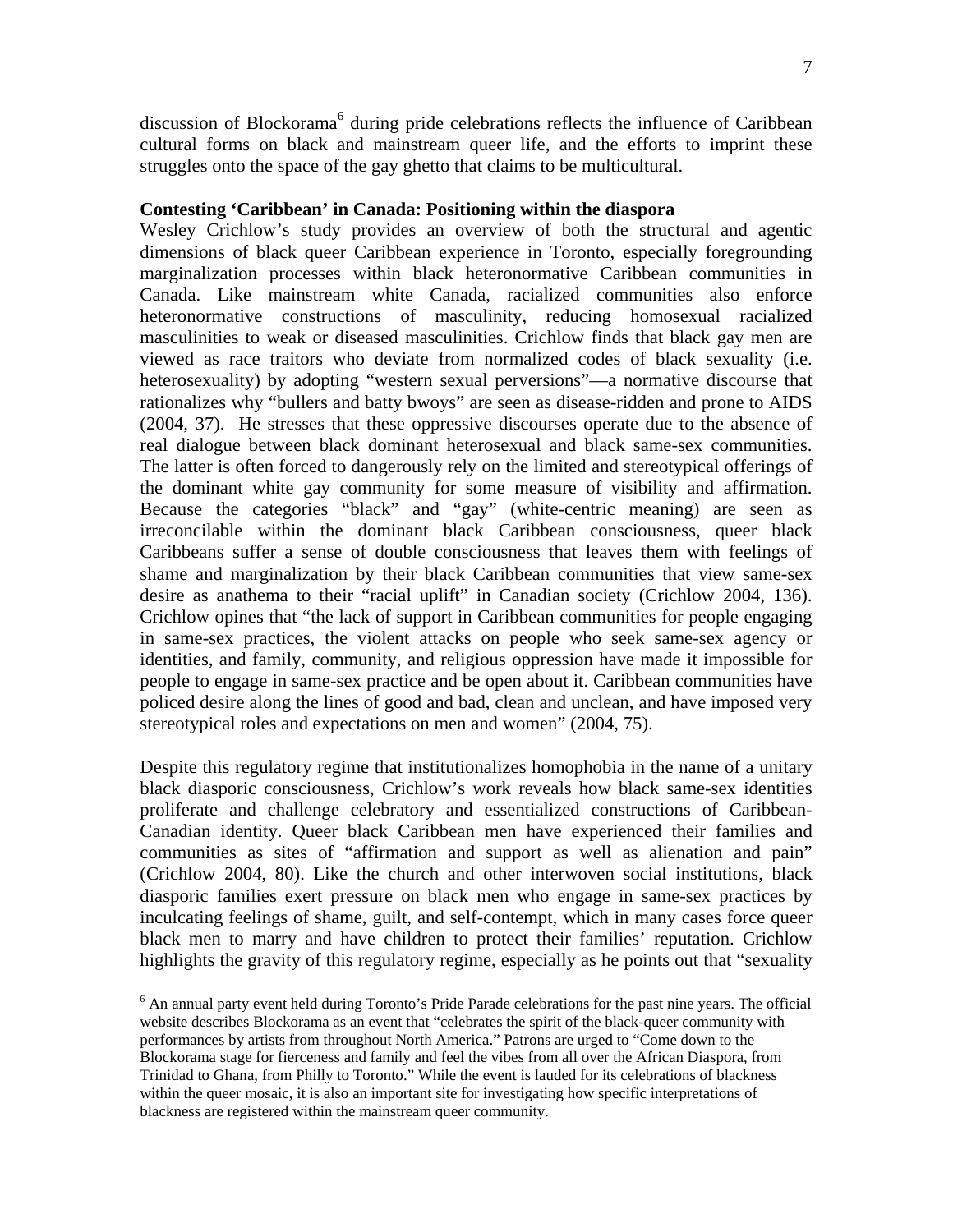in Black life is not a private affair" (2004, 85). As a result of this systemic and community pressure for black men to conform to normative codes, many remain within the closet of married life and risk suffering various configurations of alienation, psychological torment, and even violence. Crichlow outlines a geography of violence, fear and hypermasculinity that polices black same-sex desires and relations in Canada's black communities, especially in ways that forestall support and solidarity among queer black men. At the community level, queer black men are denied visibility as a legitimate site of blackness and suffer a sort of psychic torture as a result of the oppressive consequences of their investment in black communal solidarity. These oppressive experiences support Crichlow's finding that "Black heterosexist families and Black diasporic nationalists have failed to take into account the underrepresentation and oppression of Black bullers and batty bwoys" (2004, 105).

There has also been some meditation on issues facing the queer Indo-Caribbean-Canadian diaspora as well, while this limited engagement must take into account the fact that contemporary queer theory has not sufficiently thought through intersections of gender, sexuality, and race. These limitations are due in part to undertheorized South Asian gay, lesbian, bisexual, transgender, intersex and queer (GLBTIQ) subjectivities compounded by a queer canon overwrought with the East/West or tradition/modern binary—which renders queer South Asian as a monolithic homogeneous category with little or no agency (Kawale 2003). The South Asian-Caribbean-Canadian GLBTIQ community members find it enormously difficult to construct fluid identities within the available GLBTIQ discourse in Canada. Reflecting on queer Asian subjectivities in the United States, Kamashiro (1999) has highlighted a discursive lattice of "queered Orientalism" that positions queer Asian American men as sexually hyperdesirable and undesirable at particular moments. It is within a similar symbolic scale that queer Asian (South and East) diasporic subjects are made to weigh in on a certain kind of symbolic import in the Canadian queer imaginary. Queer Indo-Caribbean-Canadian bodies are by default compelled into this larger discursive framework that regulates queer brown bodies and sexualities. Yet, as we shall see from the work in this article, queer Indo-Caribbean-Canadians struggle to perform distinct identities that resist the erasure of difference, while at the same time being selective about how their distinctive politic is framed and manipulated in relation to the larger queer South Asian Canadian diaspora, to the larger queer Afro-Caribbean-Canadian diaspora, and to white mainstream queer Canada.

Gayatri Gopinath has addressed these tensions regarding diasporic South Asian subjectivity by making a distinction between conventional diasporic discourse and queer diasporic discourse, which in the case of the latter, acknowledges the "contradictions and the violences of multiple uprootings, displacements, and exiles" (2006, 4). Michelle Mohabeer's film *Coconut/Cane and Cutlass* traces the uneven valences of Caribbean-Canadian lesbian experience and points to these contradictions as she flirts with the nostalgia of return to Guyana, despite the traumatic discourse of exile that has forced her to become a queer refugee in Canada<sup>7</sup>. Her narrative is even more complicated by the

 $\overline{a}$ 

 $^7$  Mohanty (1988) notes that the failure of Western feminism to properly and critically theorize Third World women opens a space in which a monolithic subject (or object) of knowledge is constructed. Naheed Islam (1998), in her seminal study about South Asian women who love other women, finds that her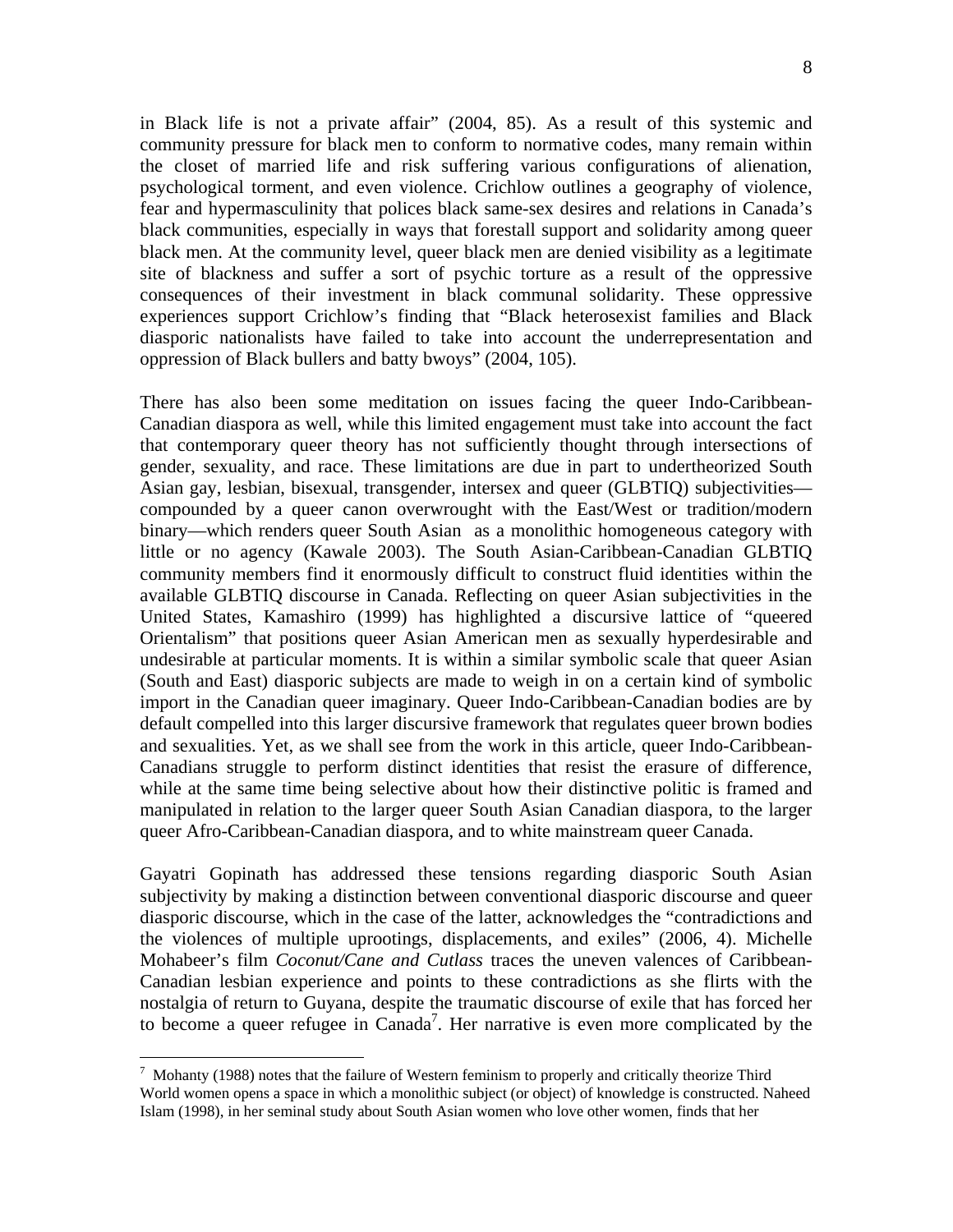legacies of colonial oppression. Trinidadian-Canadian writer Shani Mootoo underscores this tension underlying lesbian diasporic subjectivity in *Ceres Blooms at Night*, complicating how home is always a site of struggle and habitation, questioning what we might expect in the concept of a queer home in the diaspora, when in fact the conventional orientation of diaspora has been constructed as heteronormative (Gopinath 2006, 187). These debates are illuminated from different angles by the respondents in this study, at times with different intensities and politicizations. They all warn of the danger of theorizing the queer Caribbean diaspora without grounding abstract ideas in experience—a challenging task that makes sexual citizenship and the framing of cohesive identities quite contentious.

### **Data and methods**

This paper is based on data collected during the summer of 2008 in Toronto, Canada. Data was gathered using interviews and a content analysis of both Internet websites and newspaper/magazines published in Toronto. The main source of data comes from ten semi-structured life history interviews with men and women who are LGBTQ selfidentified Caribbean-Canadians, both first and second generation, living in Toronto. All interviews were conducted individually in various locations across the Greater Toronto Area. A variety of locations were chosen to conduct the interviews primarily as a convenience for the interviewees. The respondents came from various Caribbean-origin ethnic groups, which included African, Indian and other mixtures. It was important to have representatives from these ethnic groups because families who originated from the Caribbean are heterogeneous. A purposive snowball sample was used in which participants were selected through their acquaintance with the researchers, through references provided by friends, colleagues, relatives, and the participants. All the interviews were audio taped and took between two and three hours to complete. Unlike most conventional in-depth interviews, the life history approach seeks to capture the longitudinal changes in a person's life by including its rhythm, cycle, and the changes that occur. The interviews were transcribed and analyzed using the strategy of the "constant comparative method of analysis," a strategy of data analysis that calls for continually "making comparisons" and "asking questions" (Strauss and Corbin 1990). Interviews were coded and sorted according to emerging themes which were then compared to each other for generalizablity. According to Patton (2002, 56), inductive analysis allows for "categories or dimensions to emerge from open-ended observations as the inquirer comes to understand patterns that exist in the phenomenon being investigated." Essentially, as Patton (2002) notes, this type of analysis involves identifying categories, patterns, and themes in one's data through one's interaction with the data. After this analysis, similarities and differences were documented based on our personal understanding, professional knowledge, and the literature. As is common to studies using a smaller sample size, questions of reliability and validity arise. Given that our respondents were recruited through personal relations and the strict protocol of confidentiality was adhered to, we are convinced that our respondents had no reason to provide false information.

respondents reject the term lesbian. South Asian-American women who sought lesbian organizations and communities, primarily defined by white lesbians, felt they were marginalized and exoticized because of their differences.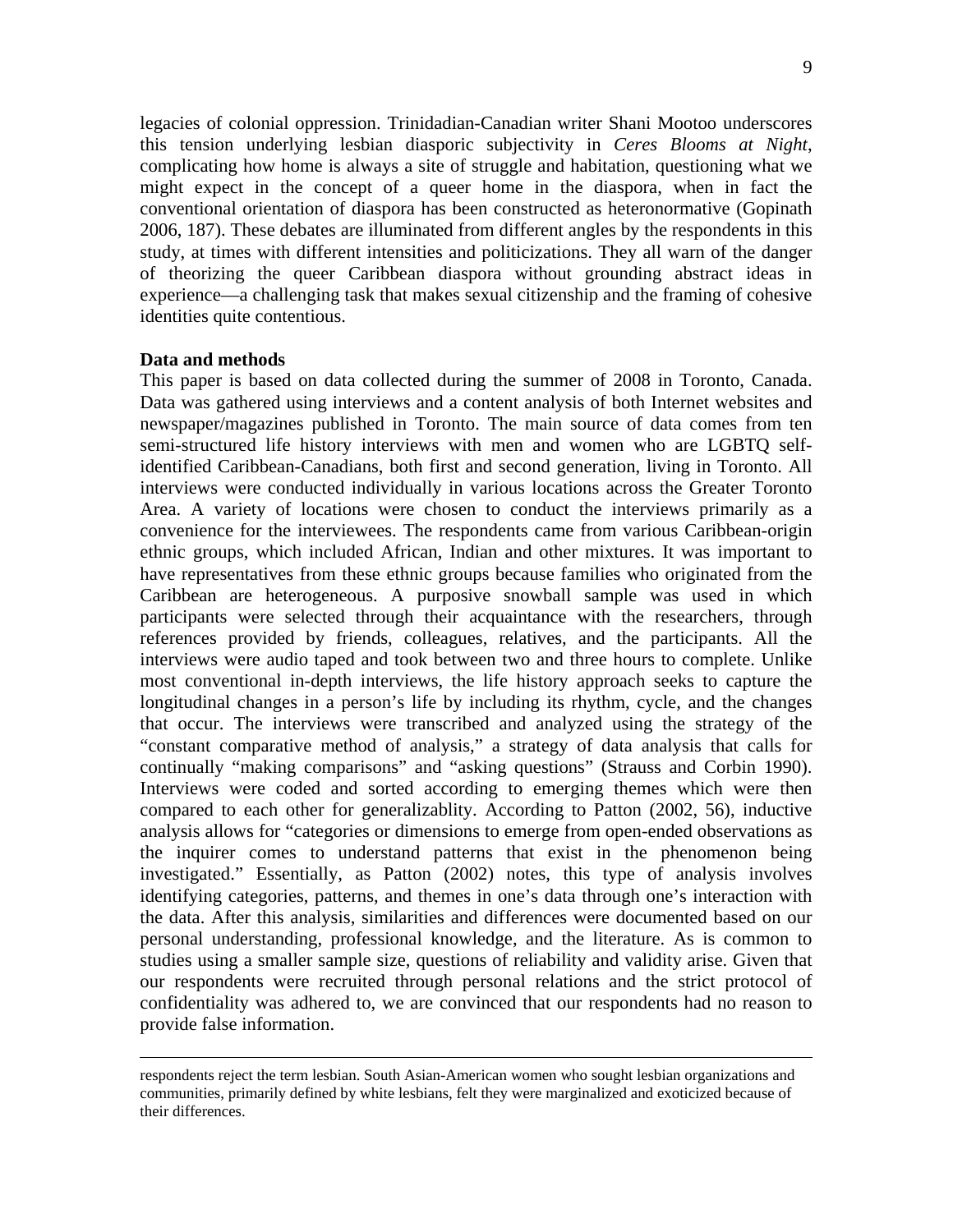The study is supplemented by a non-random content analysis of Internet websites which were created by queer groups in the Caribbean. The sample is a convenient and judgmental one in that we looked at six websites constructed and maintained by Caribbean-Canadian or Caribbean-based queer organizations. A Google search for Caribbean queer organizations was carried out on November 13, 2008, and yielded 23,900 hits. We selected a sample from among these Google hits by using two main criteria. First, to be included in the sample the organization had to be based in the Caribbean but be doing work that involved queer issues that were relevant to the Caribbean-Canadian population. Second, the organization had to have a website that was active within the past year. The unit of analysis for this part of the study is Caribbean queer organizations' individual websites, the frames created within each site, text, blogs, sound files, active hot links, and any images found at the site.

The study was further supplemented by an additional content analysis of newspaper and magazine publications that were created by queer groups in Canada. The sample is again a convenient and judgmental one in that we looked at two publications that are maintained by queer organizations in Toronto (*Xtra* and *Fab* magazine). To be included in the sample a newspaper/magazine story had to include coverage of an issue that pertained to queer Caribbean-Canadian or queer Caribbean issues in general. We selected only those stories that were published within the past three years. Our analysis consisted of examining (n=35) articles or stories which pertained to the queer community of Caribbean origin in Canada. Another set of articles was located on the recent campaign of "Stop the Murder Music".

The qualitative analysis which follows offers rich data on both the macro and micro level of queer Caribbeans both in Canada and in the transnational diaspora. The particular individuals who were interviewed give us a unique perspective on their life, their cultural values, and their social norms. The data do not, however, allow us to generate information which can be subjected to quantitative analysis nor can they be used as a basis for making sweeping statements about more general conditions. Given that little previous data have been gathered about queer Caribbeans in Canada, this methodological approach enabled us to ask open-ended questions and to gather more detailed information than would have been possible through a survey methodology administered to the Caribbean community with close-ended questions.

The strength of these interviews and the content analysis lie in the fact that they offer us an exploratory view of how queer Caribbean-Canadians arrived in Canada, cope with marginalization from family and kin once they come out, deal with racism, classism, and sexism from both within and outside of their community, and the ethnic differences within the queer Caribbean-Canadian community. The paper also examines the generational and social class differences and what this means for acceptance and marginalization. The paper ends by commenting on the transnational activities that connect queer Caribbean-Canadians with human rights advocacy groups both in Canada and in the circum Caribbean region.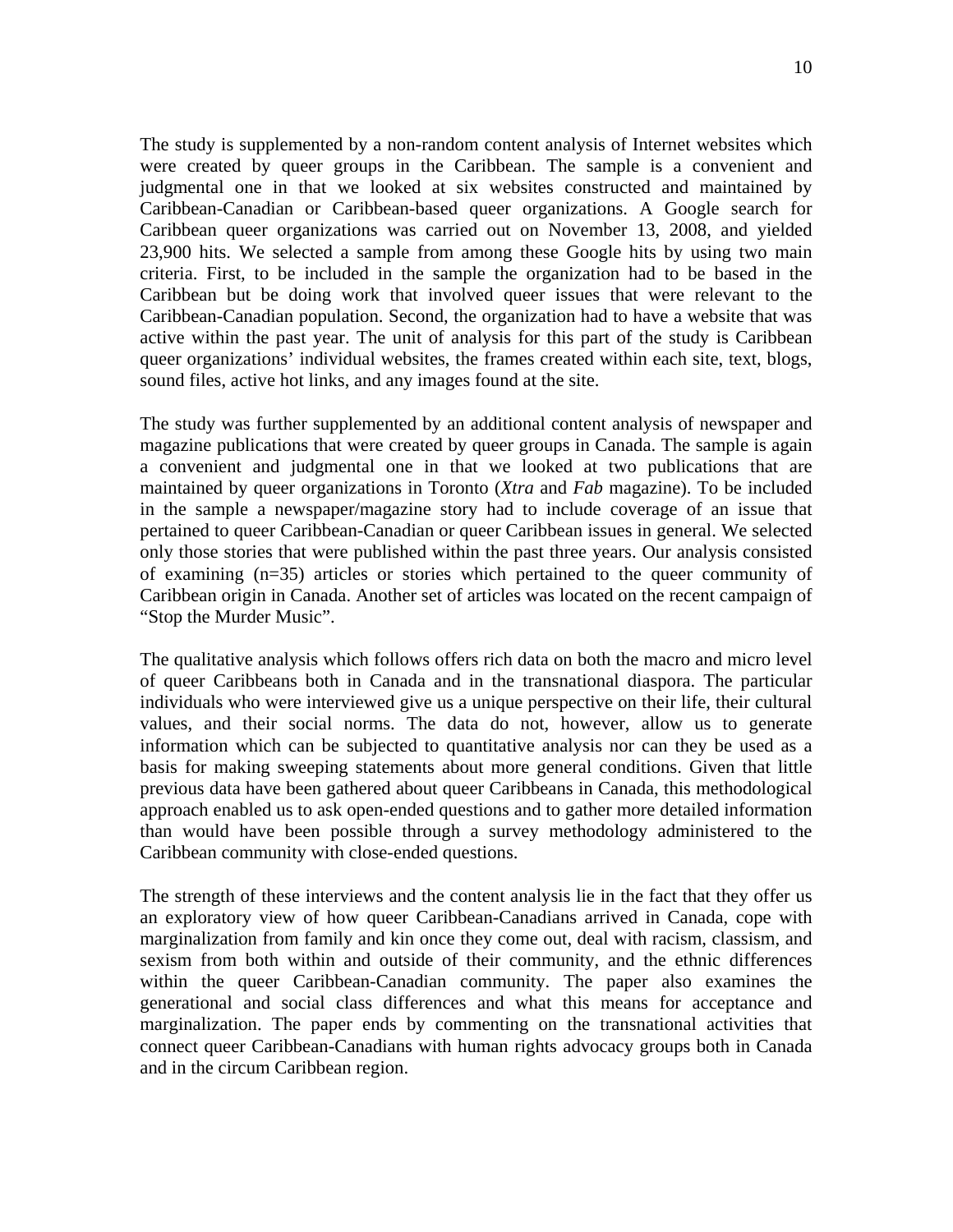#### **Characteristics of the respondents**

1

In the next section we provide a socio-demographic overview of the ten respondents who were interviewed (see table 1). Six of the interviewees were women and four were men. All ten of the individuals had parent(s) who were born in the Caribbean. Four of the respondents were classified as being first generation Caribbean living in Canada. Lisa and Roger arrived in the mid-1970s during the first brain drain of Caribbean professionals. Brandon and Vishnu arrived in the 1990s during the second brain drain of graduate skilled professionals. The individuals classified as second generation were either born in Canada of Caribbean-origin parents or they migrated to Canada before the age of four. No one in our sample was considered as third generation—that is someone who was born to parents who were second generation Caribbean-Canadian migrants (Zhou 1999).<sup>8</sup> The oldest person interviewed was sixty-six years, while the youngest was twenty-three. The average age of the respondents was thirty-five. Three of the interviewees were born in Trinidad (Nisha, Lucy, and Vishnu) and two were born in Jamaica (Lisa and Roger). Three were born in Canada of Caribbean parent(s) (Robert, Crystal, and Vanessa). One was born in England (Angie) and one was born in St Lucia (Brandon). Angie's parents were of mixed ethnicity. One parent was born in Trinidad while the other was born in Sierra Leone. The two met in England while attending medical school, got married, had two children and then moved to Sierra Leone. The entire family subsequently moved to Canada in the late 1970s.

Only one respondent (Lucy) described herself as transgendered. Lucy was biologically a woman but presented as masculine. The other nine respondents had a binary male or female self-identification. Ethnic self-identification was an interesting issue among the respondents. Six of the ten interviewees described their background as having some African origin. Only two (Nisha and Vishnu) described their ethnic background as Indo-Caribbean or Trinidadian. Three of the respondents who were born in Canada (Crystal, Vanessa, and Nisha) used Canadian in their ethnic description of themselves. Only three interviewees (Angie, Lucy, and Brandon) referred to themselves as being of mixed ethnicity. For them, they felt that this gave them an "exotic" appearance and allure to others.

All ten of the respondents self-identified their social class as being middle class in some way. Some interpreted the question to mean their growing up experience or their current status. Three (Lucy, Nisha, and Robert) felt they were currently lower middle class. Brandon, Angie, and Roger felt that they were upper middle class based on their family

<sup>&</sup>lt;sup>8</sup> In this paper, we classify two immigrant generations within the Caribbean-origin cohort in Canada. The second generation includes those persons who are either Canadian born or born in the Caribbean but arrived in Canada at pre-school age (zero to four years). The first generation includes those who were born in the Caribbean but who arrived in Canada over the age of eighteen and went directly into the workforce. The inclusion of Caribbean-origin children who arrived at very young ages into the second generation is based on the assumption that these children share many cultural and developmental experiences similar to those of the Canadian-born. Although scholars may vary in their ways of defining the new second generation, they have generally agreed that there are important differences between children of different cohorts, particularly in their psychological developmental stages, in their socialization processes in the family, in their schooling experience, and in their treatment in the society at large, as well as in their orientation toward their homeland (Zhou, 1999).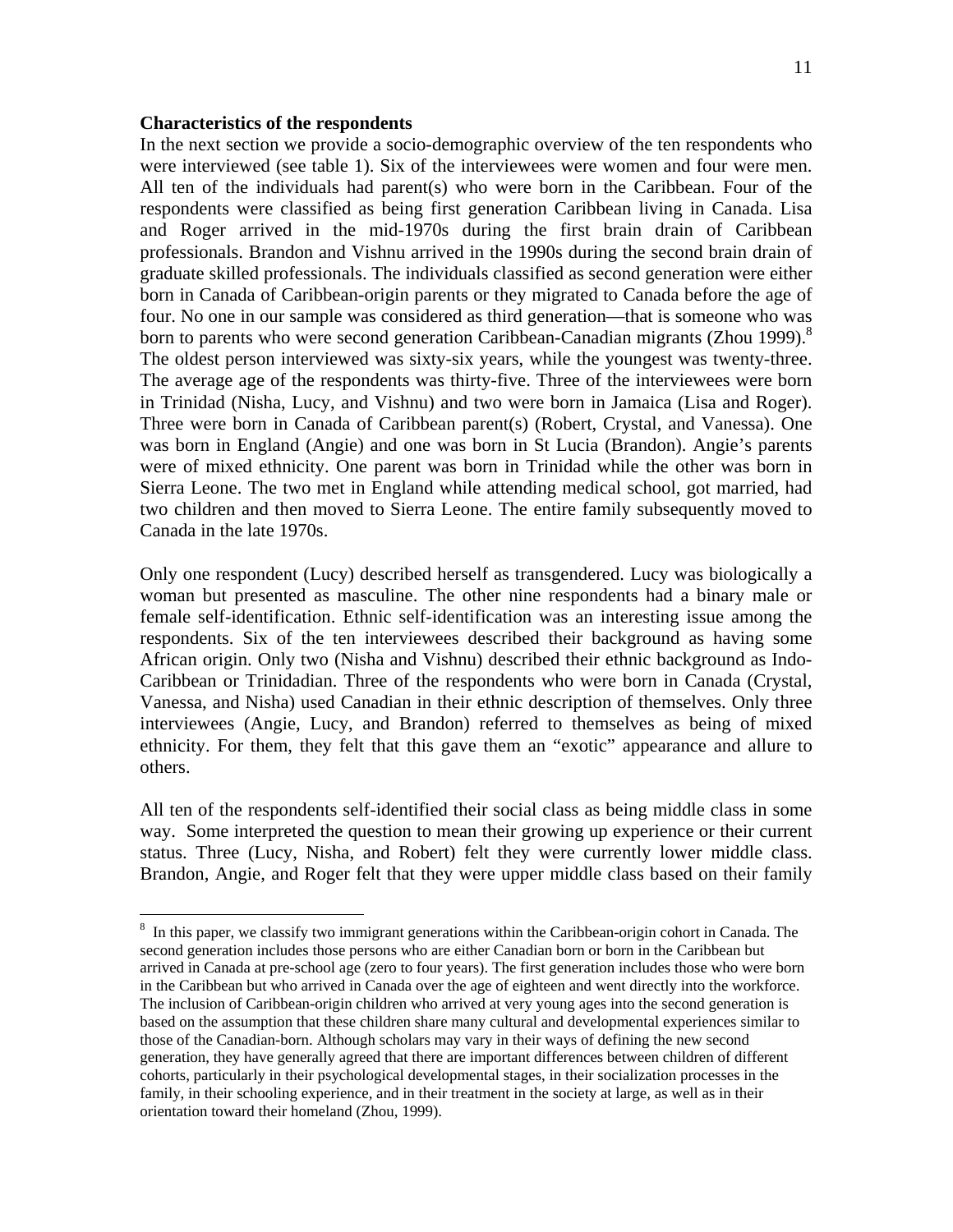backgrounds. Only three of the respondents felt they were from the middle class (Lisa, Vanessa, and Vishnu). One of the limitations of our study is the fact that we were unable to locate working class queer Caribbean-Canadian people in Toronto. The difficulty in locating these individuals is that many of them live on the extreme down low. Our sample is therefore biased towards the views and experiences of middle class Caribbean-Canadians.

With respect to current occupations in Canada, three interviewees were university students (Vanessa, Crystal, and Nisha), while one was a university professor (Vishnu). Two were social workers or community advocates (Angie, Lucy, and Brandon). Two were involved in the medical profession (Roger and Lisa). One (Robert) was an artist in Toronto. Once again our sample shows a bias in terms of perspective these individuals would have been able to share with us. Their views reflect a liberal, white collar perspective that one might consider fairly high profile.

None of the interviewees was currently married. Their living arrangements did vary somewhat from being closeted (Lisa and Roger) to being out and proud (Angie, Lucy, Crystal, Vanessa, Brandon, and Vishnu). These differences clearly seemed to reflect the different generations within the queer Caribbean-Canadian community. Those older members like Lisa and Roger tend to be more likely to be closeted or still living on the "down low." The younger folk in the community tend to be more confident in their status and less concerned about what others think about them. Hence, they were more likely to be living outside of the closet. Another bias in our sample was not capturing the views of the third generation. This cohort consists of men and women who are the children of second generation Caribbean parents. This group is under the age of twenty and by all reports tends to be out of the closet at a very young age—normally their teens. This group contrasts with the first generation who are living on "the down low" or closeted. Despite this, the first generation tend to be politically involved in the queer community on an intellectual basis. This is in contrast to the third generation who tend to be visibly out but very apolitical in their activities in the queer community. Most are reportedly more concerned with issues like "fashion and dress" rather than gay marriage rights.

Only one of the interviewees (Robert) gave his orientation as being bi-sexual. Two of the interviewees did indicate that they had children from previous heterosexual relationships. Lisa had two boys and a girl while Robert had a son. Some of the interviewees did indicate that in the future they might want to have their own children (Nisha, Crystal, Vanessa, Lucy, and Brandon). Most were not averse to using new reproductive technologies like surrogate mothers or artificial insemination from an anonymous donor.

In terms of current living arrangements, half of the interviewees lived alone without a partner (Lucy, Brandon, Vishnu, Robert, and Vanessa). Almost all the interviewees did, however, say that they were in a relationship with a partner although they did not live with them. Interestingly, half of the interviewees were currently in a relationship with a white Euro-Canadian person. Only two interviewees indicated having a current relationship with someone who is of Caribbean ethnicity (Crystal and Roger).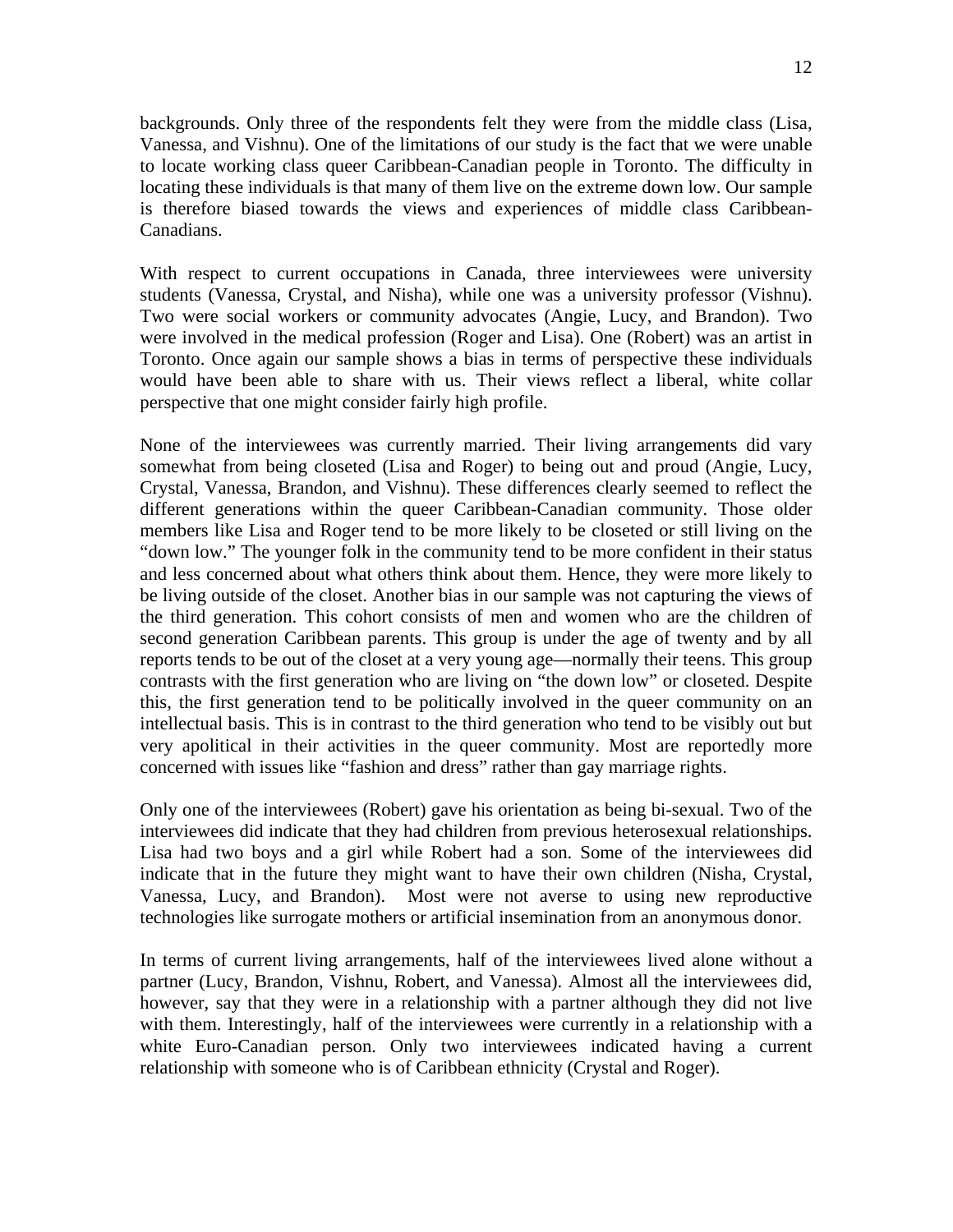All of the interviewees reported that they continue to have close relations with members of their family. Most said that their relationship with their mothers was the closest. Few mentioned their fathers being in the picture or having any relation with them. Some did have siblings to whom they were close. The pattern of having a close relationship with family even after having come out seemed to be fairly common among individuals in our sample. This pattern seems to reflect the improving level of tolerance for queerness within the Caribbean-Canadian community.

All the interviewees had made at least two holiday visits to the Caribbean in their lifetime. Some have made multiple (five or more). Roger, Crystal, and Lucy all report having made at least one, sometimes two visits, each year to their respective places of origin. Two interviewees (Angie and Lucy) moved back to the Caribbean and lived for an extended period of time (longer than six months). With respect to the interviewees' desire to move back to the Caribbean to live and work in the future, no one in the sample had that dream or aspiration because all felt that the region was not a safe place to be openly queer. Violence, persecution, or repression for LGBTQ (lesbian, gay, bisexual, transgendered or queer) people in the Caribbean region was more the norm than the exception.

From the above socio-demographic profile of the ten LGBTQ Caribbean-Canadians in this sample, it is quite a heterogeneous mixture of individuals who nevertheless had a common ethnic Caribbean background, high levels of educational attainment and the experience of having lived in Canada for more than ten years. As a consequence of the sample size being small and non-randomly selected, it is difficult to make strong claims of reliability in the findings that follow. The life experiences of these ten individuals can however, give us a valid picture of the way first and second generation queer Caribbean-Canadians who live in Toronto adapt and negotiate a space for themselves both within the Canadian and Caribbean communities.

#### **Migration and settlement: Unsettled diasporic subjects in a white settler society**

The migration stories from our respondents were typical of many young Caribbean-Canadians now in their early thirties. Some came to Canada to join their parents, often mothers, who had left them years earlier (DaCosta 1976). Others were born in the early 1980s to first generation Caribbean migrants in Canada and subsequently spent their entire lives in one location. What we are now learning, beyond the research of the 1970s and early 1980s (Anderson and Grant 1975; D'Oyley and Silverman 1976; James 1990), is how some of these second generation children fared as a result of their settlement and acculturation experiences. For some second generation Caribbean-Canadians, their determination, high educational aspirations and performance made them academically successful. This was the case for most of our interviewees (Angie, Lucy, Nisha, Crystal, and Vanessa). For others, poor academic performance, school absenteeism and dropout made it difficult to realize their own and their parents' aspirations for them. This was marginally the case for one interviewee (Robert) who has not been very successful academically. He has, however, excelled in the arts. Richmond (1993) notes that young Caribbean immigrants who arrived when they were in their teens did less well at school and this ultimately affected their future employment opportunities. We speculate that these young teenagers may have had greater problems because of their cultural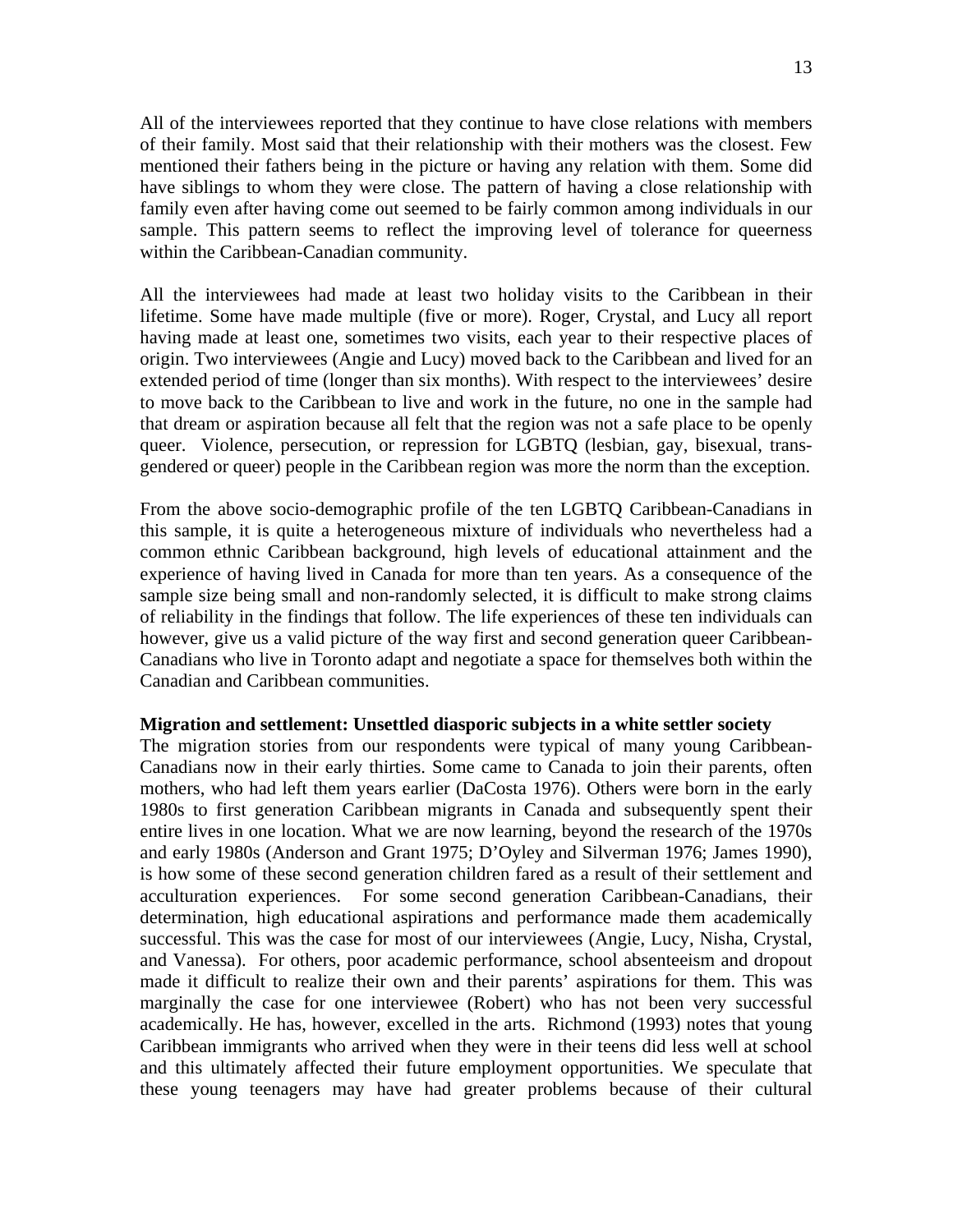differences, shorter time resident in Canada, skin color, and ethnicity differences which made them more susceptible to being a target for greater discrimination.

From our sample, it seems that all the interviewees experienced some feelings of alienation or some degree of discrimination while growing up or since moving to Canada. These feelings and experiences had nothing to do with their sexual orientation in Canada. The extent of their feelings of being "outsiders" to Canadian society seemed to vary by ethnicity and skin color. There were notable differences voiced between men and women in terms of their exposure to the ugliness of racism while living in Canada. Men seemed to be on the leading edge of the hostile racism both in terms of physical attack or verbal attacks. Women also experienced racism and it manifested itself in physical and verbal attacks but more often it seemed to come in the form of the eroticization and objectification of women of color. Women faced the double jeopardy of both sexism and racism by the dominant culture. Almost all our interviewees in this study indicated that a racist cultural milieu in Canada is the main factor that makes them feel like outsiders in Canada. Those who were in the second generation recalled desiring to be "Canadian" but persistent marginalization over time caused some to reach back into their Caribbean roots as a form of resistance. Our first generation interviewees voiced these sentiments the strongest. Having lived in Canada for 45 years, Roger noted that he never felt like he was treated fairly even as a highly qualified medical professional. He states as follows:

Racism has plagued me my whole life in Canada. It took me a long time and up till now I still can't understand what racism really is. I know what it's supposed to be, it's I white, you black. But I have a lot of white friends, more white friends than black friends and I relate to them a little better. In Jamaica you are a first-class citizen in your own country so nothing stops you from achieving anything. When you go to a dominant society and this society happens to be white then you are not a first class person as you think you are. And you have some little things that will hold you back. (Roger)

Not surprisingly most of our informants who grew up in Canada (Nisha, Robert, Crystal and Vanessa) described their childhood years as a time often characterized by ambiguity, tension, and uncertainty about who they were culturally. Again, this feeling had nothing to do with their sexual orientation but had more to do with being a non-white immigrant trying to feel like they belonged in the Canadian milieu. The four interviewees spoke of schools and other public spheres as locations where they were pressured into being a "Canadian." They also spoke about being encouraged to make Canadian friends in order to learn about the culture and to adapt but on the other hand making too many Canadian friends meant that, in their parents' eyes, they might have been losing their roots. In those households where multi-generations all lived under the same roof this seemed to be more magnified because older relatives gave them reprimands to remind them not to be too Canadianized. The sense of being on the margins of two cultures was perplexing to their identities. Under these conditions, young Caribbean-origin men and women grew up equating Canadian-ness with "whiteness." As children and even as adolescents, the four interviewees (Nisha, Robert, Crystal and Vanessa) reported that they tried to be Canadian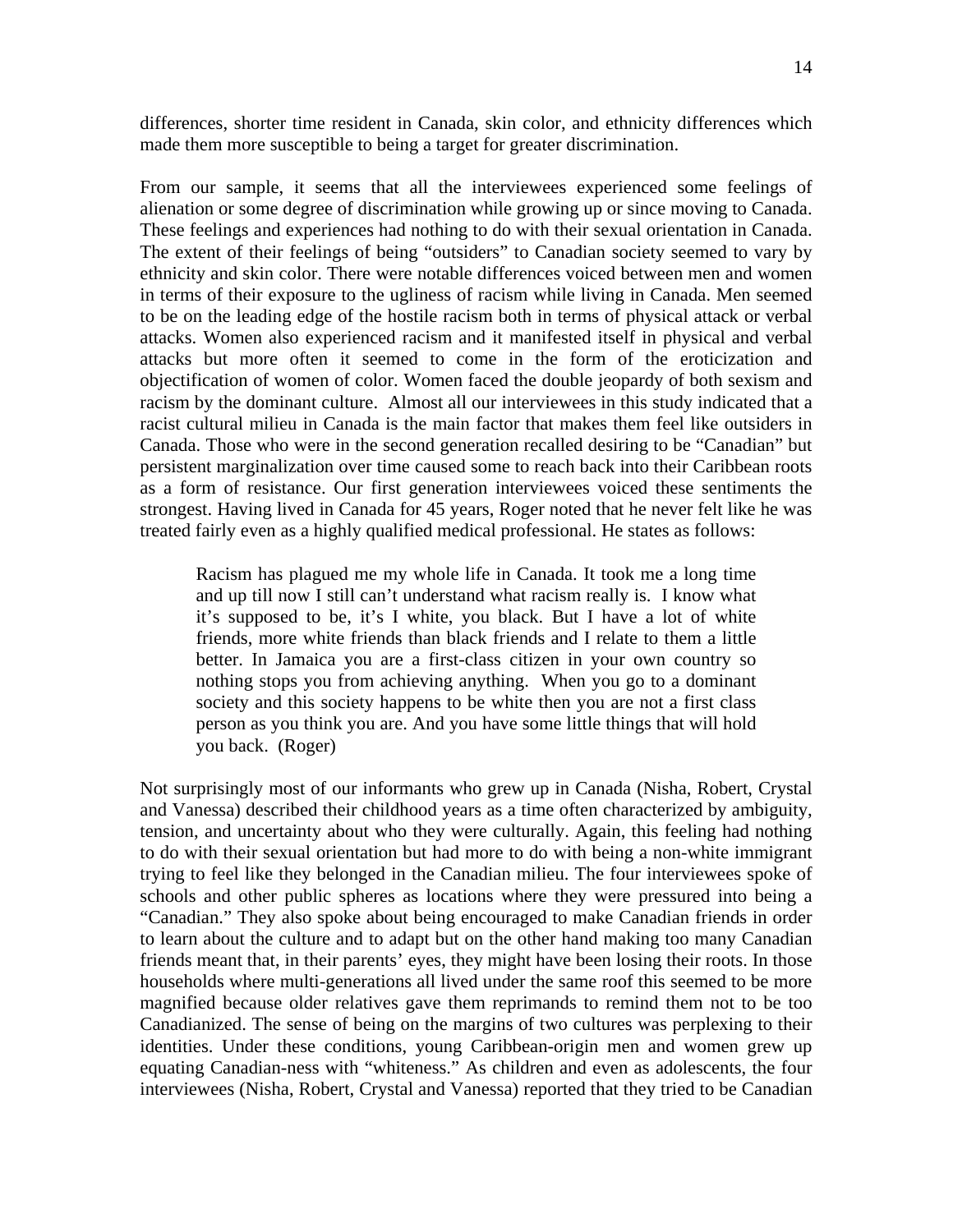by acting white in order to fit in with peer groups. Yet as they grew older, most became increasingly aware that regardless of their efforts they would not be accepted as completely "Canadian." This was certainly the case for Nisha who was born in Trinidad and arrived in Canada at age three. She recalls going through the "marginal man<sup>9</sup>" stage in her primary and secondary school and then realizing in young adulthood that she had developed a sense of identity which was full of contradictions and uncertainty. Her life became even more complicated when she came to the realization that she was queer and living in a non-white immigrant body. She says:

I went through a stage in high school where I denied who I was. I didn't want to think I was brown. Yes, when I was with my family I considered myself Indo-Trinidadian-Canadian, but when I was with my friends I considered myself Canadian. When I was in university—I still didn't know who I was but my friends were all white girls. It's hard when you grow up in a school where you are pretty much the only culture there. My parents would say we are Trinidadian and then I said, well you should have left me in Trinidad and that was that whole issue for debate...Another complication in my identity came when I was at university and I was coming to my sexual identity. (Nisha)

Since the early 1970s studies have examined the mobility opportunities of Caribbeanborn immigrants to Canada (Richmond 1988; Ramcharan 1976; Head and Lee 1980). Like most immigrants arriving in Canada, Caribbeans had the intention that they would experience the "mobility dream." In Canada, the mobility dream is directly linked to the American ethos of being "the land of opportunity" where any person willing to work hard can "make it" regardless of color, ethnicity, or place of birth. The central tenet of the mobility dream, which made it especially appealing to earlier waves of Caribbean migrants, was that every immigrant was the architect of his or her own fortune, because equal opportunity was available to all. The reality of life for most Caribbean immigrants to Canada, however, has rarely matched these ideals. The opportunity to be upwardly mobile in Canada has never been evenly distributed among all the talented or ambitious in the population. The mobility "glass ceiling" has continued even into the second generation of Caribbean-Canadians. These barriers occur despite the fact that the second generation now speaks without an accent, have Canadian schooling and experience, and most know the mannerism of what it means to be a Canadian in terms of social and cultural capital (Plaza 2004).

Caribbean-origin people continue to be differentially incorporated into Canadian society (Henry 1994). Moreover, Caribbean-origin immigrants, compared to other ethnic groups in Canada, express more dissatisfaction with their lives and their opportunities for mobility (Model 1991). The major barrier preventing the incorporation of the Caribbeanorigin immigrant population seems to be the feeling of blocked mobility (Pool 1989).

<u>.</u>

<sup>&</sup>lt;sup>9</sup> Initially conceptualized by Robert Park and later formalized by Stonequist, the "marginal-man" situation is one in which the individual who through migration, education, marriage, or some other influence leaves one social group or culture and makes a satisfactory adjustment to another, then finds himself on the margin of each but a member of neither.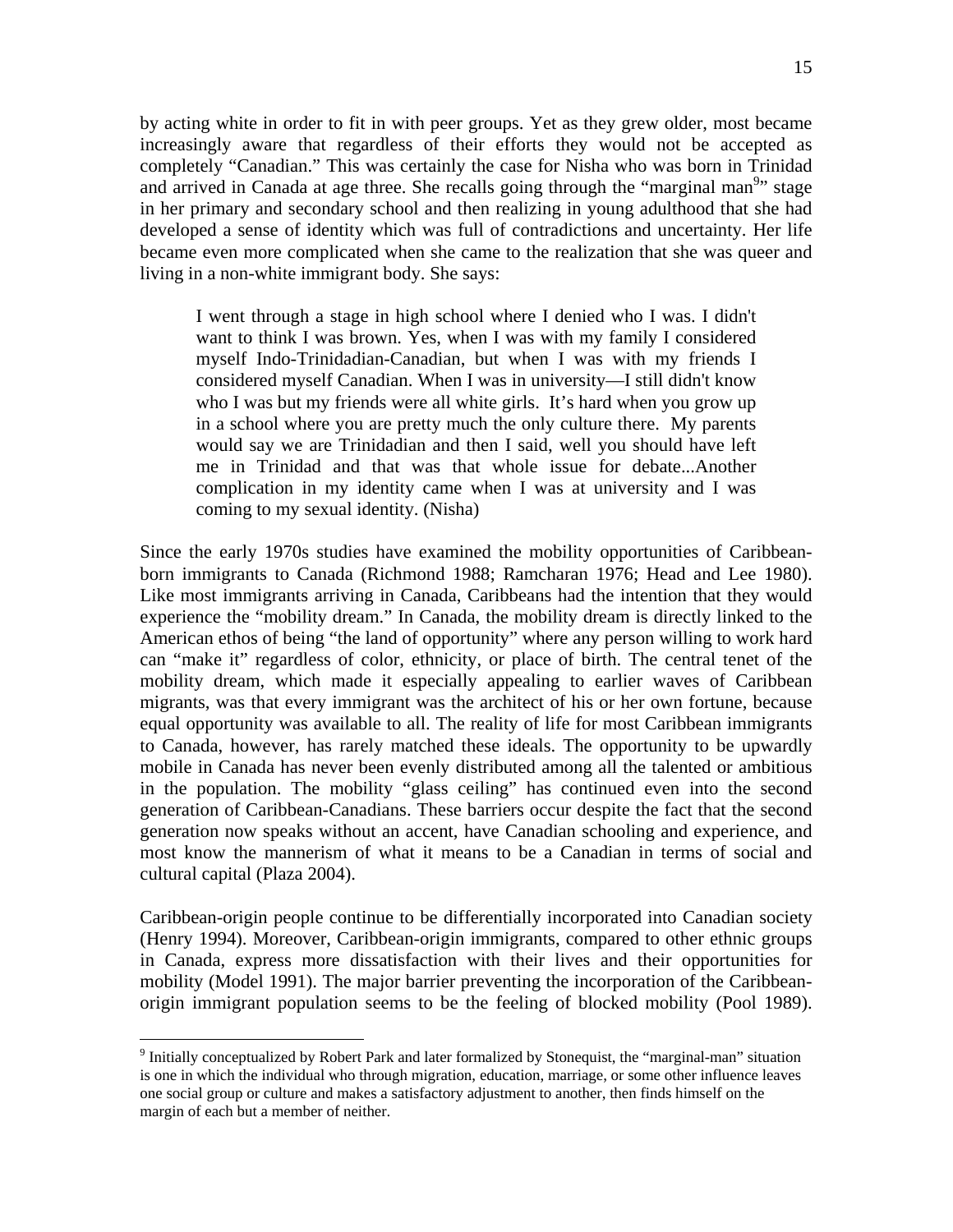Employment discrimination and blocked upward mobility was voiced by all our interviewees in one way or another. In her work as a nurse in Toronto, Lisa told us that she continues to see racism in the hiring and recruitment process of friends. She says:

You have to understand why they are not letting you in to get the good work—its plain and simple racism!!… straight racism is why they are not letting you in… They cannot afford for a white person to walk into a bank on Bay Street and somebody like you sitting in their boardroom it means eventually you are going to be controlling their money right? I mean they are paranoid about your education. You can come here educated and they ask if you have Canadian experience. How are you going to get experience if they don't bring you in? So that's why we have so many qualified nurses in Canada cleaning bed pans, sweeping floors or cleaning homes. They cannot catch a break because they have the wrong skin color. (Lisa)

This section outlined some of the challenges and complications for queer Caribbean-Canadians from the perspective of their racialized diasporic identities within Canada as a white settler nation. It presented the base layer of alienation which diasporic subjects experience, and which sets the stage for their double alienation as a result of their sexual identity. The implication of these base narratives of diasporic experiences is that while queer Caribbean-Canadian subjects share the above experiences with their non-queer counterparts in the diaspora, they are often cast as atypical or non-members of the Caribbean-Canadian diaspora because of their non-normative sexual politics. By refusing to recognize this commonality of experience regarding overt and structural racism in Canadian society, queer Caribbean-Canadians are often denied a stake in the design of community solidarity.

#### **Family and community responses in the Caribbean and Canada**

The living arrangements that Caribbean immigrants have established in Canada are the result of a combination of factors which include social class transformations, period of arrival, and transplanted customs (both Creole and Indian). These are all factors that have their origin in the Caribbean and seem to be played out in Canada for our interviewees. The importance of family in Caribbean-Canadian households was voiced by all the interviewees. The family continues to be the lynchpin which grounds and connects Caribbean-Canadians of all generations to something that is "solid and reliable," according to Vanessa. The family is the institution that helps Caribbean-Canadians psychologically deal with the ups and downs of friends, employment, intimate relationships, schooling, and the feelings of alienation and marginalization in a hostile environment. The Caribbean-Canadian family therefore gave a feeling of agency to an otherwise atomized first and second generation population in Canada. From all our respondents we heard the same sentiment about fearing the loss of connections with family in Canada and abroad. Robert reflected on his extended family in Canada and their importance while he was growing up. He also told us that it was a hard decision to come out to his mother because he feared losing his main family support mechanism. His mother was very religious and Robert was very concerned that she would abandon him once he told her that he is bisexual. He tells us: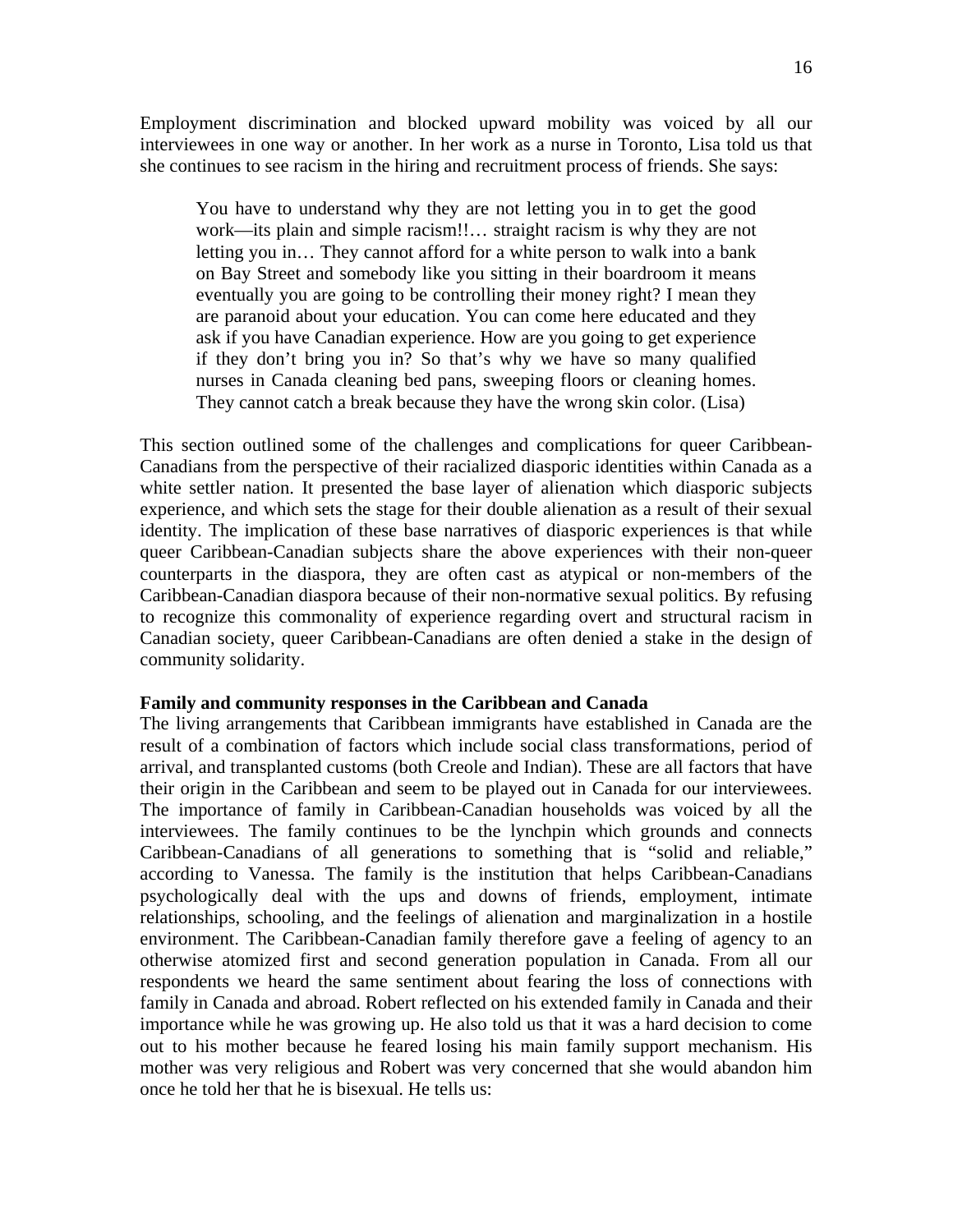I was very close with my extended family up until about 18…. When we were growing up any time there was a wedding, birthday or family event we all attended…you meet the other families; in that sense there was the sheltered kind of thing and there was the support growing up…We had our other cousins we always talk to and because on my mom side at least we are around the same age it made us really close… my dad side I did not know. Growing up I could always connect with someone in my family and say I am having a problem can you help me out and there would always be support…. Deciding to come out to some members of my family was a hard thought because I felt I would lose all of that support… I felt that if I told my mom she would tell me that I am committing a sin against God… It took me two years to tell her, but when I finally did she and my brothers and sisters just accept it and now we don't talk about it because they think I will find my way and choose the love of a woman in the future. (Robert)

All the respondents spoke strongly about the ways in which their families and communities in Canada and the diaspora respond to their queer identity, and the ways in which this is central to their positioning and self-management in relation to the mainstream queer community in Canada. According to Brandon, there are many homophobic and transphobic assumptions and practices within the Afro-Caribbean community in the region and in the diaspora that structure a culture of silence and denial, especially within more middle-class segments of the community.

Families, we heard, often regard homosexuality as a shame that cripples their respectability in the wider community, which polices sexuality in the name of state and church-sanctioned moral citizenship. Another family response is denial, in which parents especially refuse to focus on their children's sexual identity, viewing it as a temporary abnormal condition or "phase," and in many cases refusing to recognize queerness as constituting a coherent identity. For Brandon, this meant he could not talk about dating with his parents. For Vishnu, this meant that he censored his practices so they would not embarrass his family. For Nisha, this meant that her partner was always awkwardly referred to by her parents as a "friend" and that she came out only to her immediate rather than extended family. For Lucy this also translated into some degree of family shame on the part of her mother.

While Lucy and Nisha perceived Caribbean mothers as more tolerant and fathers as more vigilantly policing, Vishnu expressed that this was the inverse in his case as the responsibility for moral policing is asymmetrically burdened on mothers in Caribbean society. All respondents felt that queer (especially feminine) males are subject to much stricter policing than queer females, especially transsexuals, many of whom are automatically severed from family networks. In cases such as Brandon's and to some extent, Vishnu's, their exilic positioning outside the region is in response to what they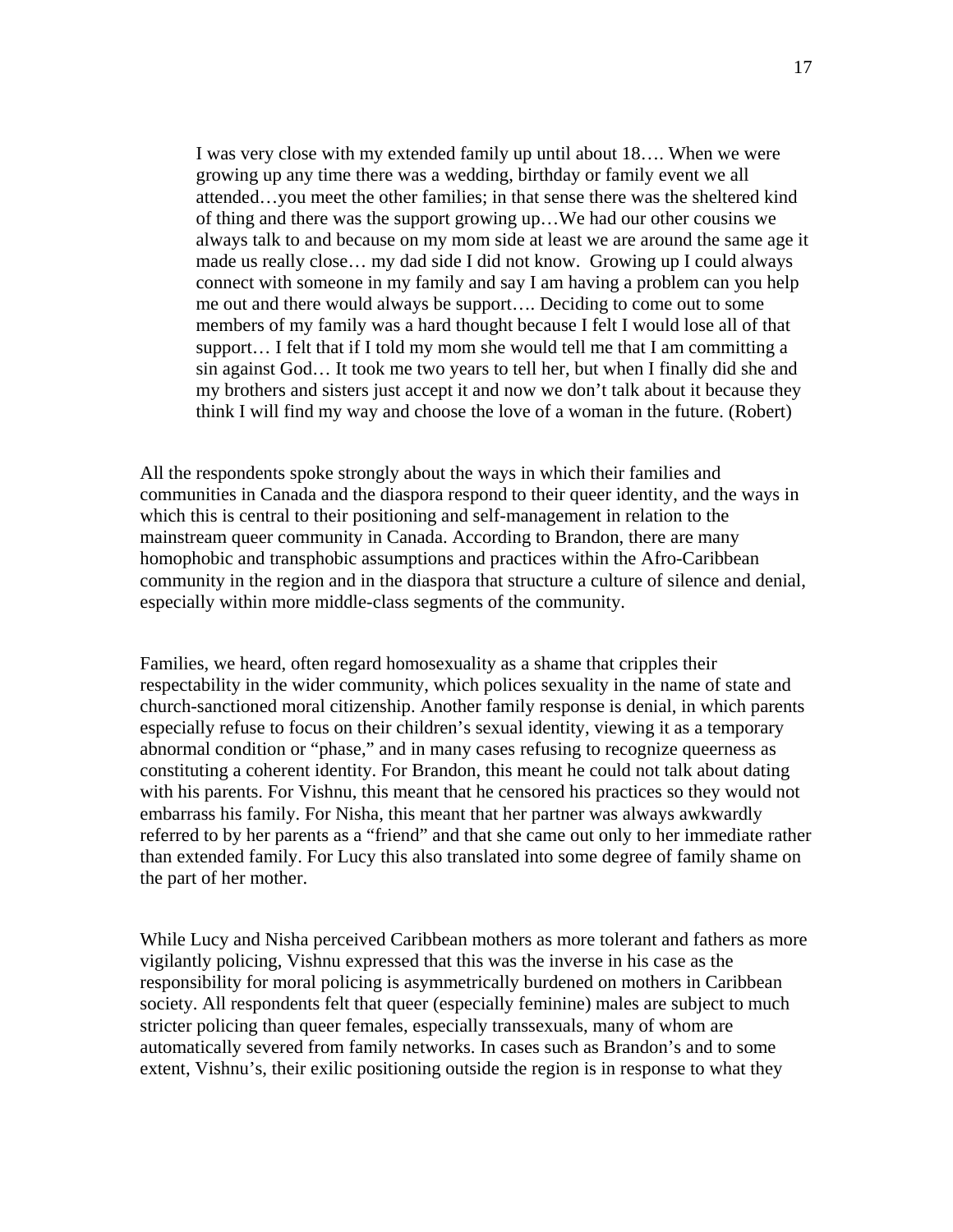#### **Virtual communities: Networking and self-affirmation**

Berger and Mallon (1993) found that social networks are extremely important in the lives of young queer people, often serving in place of their family when their biological family is unable or unwilling to provide positive support. Gauthier and Chaudoir (2004) found that the Internet serves as a virtual community center, a gathering place for exchange about medical, social, legal, and economic issues, aspects that when understood and optimized, lead to greater positive personal growth. Unlike most other minorities, queer Caribbean-Canadians often find themselves in a position where they cannot rely on information from relatives about queer culture and ways to cope with societal prejudice. Most of them need to find others with whom they can discuss their feelings. This can be a difficult and possibly dangerous situation within the Caribbean-Canadian community where stigma and isolation often exist for men and women who come out and declare their sexual orientation to be queer. Fear, prejudice, and isolation from the Caribbean community kept both Lisa and Roger living closeted for all their lives in Canada. However, the majority of our respondents use the Internet as a way to help them find more information about the queer community in Toronto and network internationally. This virtual queer imagination has provided queer Caribbean-Canadians with a sense of community and self-affirmation that helps to buffer the material dimensions of homophobia. Crystal noted that she used the Internet to "find other second generation Caribbean-Canadians like myself… to discover support groups… to overcome social and psychological isolation… to find out information which was going to help me in my coming out experience in Toronto." Similarly for Robert, the Internet websites he visited while coming to terms with his "sexual orientation allowed me to deal with the fact that there was a chance that my family and friends may disown me once I disclosed my bisexual orientation to them." For Lucy, having come out more than ten years ago, she says that she now uses the Internet to find other transgendered people. To these virtual community members Lucy feels she can disclose her feelings of being "different" (being biologically a woman but presenting as masculine), can share her own experiences and learn from others, which has ultimately enabled her to "build self-esteem, gain emotional and motivational support, and feel less isolated" (Lucy).

Other interviewees like Brandon report using the Internet for more transnational organizing. Since he only recently moved from St Lucia to Canada he still monitors queer websites maintained by queer political organizations in the Caribbean such as the Jamaica Forum for Lesbians, All-Sexuals and Gays (J-FLAG), the Barbados Gays & Lesbians Against Discrimination (BGLAD) and the Caribbean Forum for Liberation of Allsexualities and Genders (CARIFLAG). By having these transnational connections, Vishnu felt that queer Caribbeans in Canada can also connect with comrades in the Caribbean in order to form a "transnational support group." This is particularly relevant he notes for "individuals who find themselves outside of what society defines as heteronormal." These sites allow diasporic subjects like Vishnu and Brandon to know in real time what the conditions are like in the Caribbean for queer folk. Brandon feels that these sites, although at various stages of development, help the local queer populations to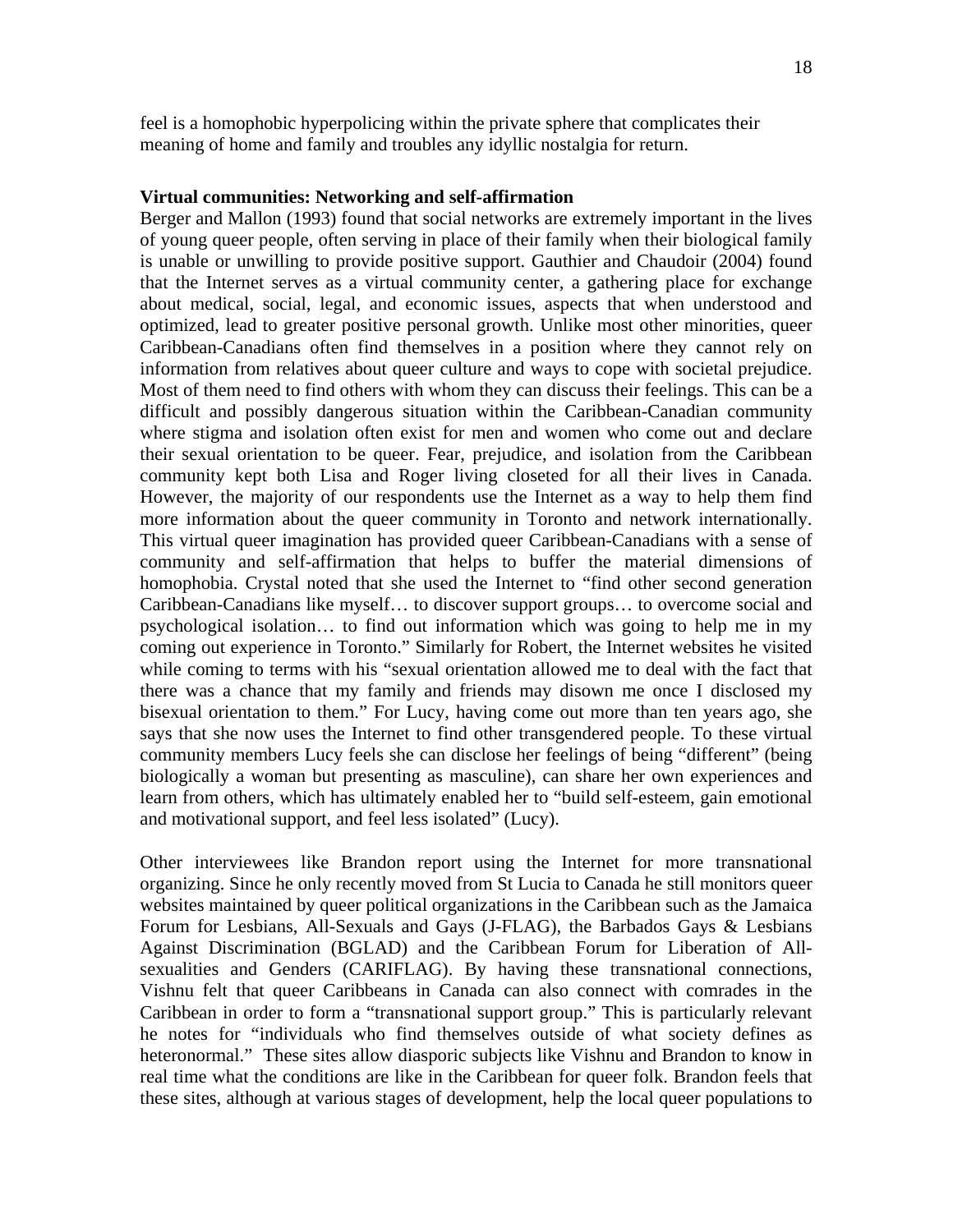reach out and link with the diasporic queer community. Evidence of this comes from the blog postings and the hyperlinks on various queer websites. At the J-FLAG site for example, there is information about asylum cases in the UK, US, and Canada for all sexual minorities. According to Brandon, such information puts pressure on the Jamaican government to improve its human rights record in regard to sexual citizenship. Local police also have to be more vigilant in checking their human rights abuses of sexual minorities as the Internet keeps them under a microscope. This strategic mobilization and organization of a queer transnational web of surveillance helps to make state organizations and their practices more accountable to human rights concerns. Brandon also noted that having hyperlinks to other queer communities in the region and around the world gives Caribbean sexual minorities a chance to foster solidarity with the international struggles that are going on. On the J-FLAG site for example there are hyperlinks to the Rainbow project in Namibia, Pro-Gay site in the Philippines, Gay men of African Descent (GMAD), and South Asian Lesbian and Gay Association (SALGA-NY). These are all organizations that have well-developed websites which provide additional information on health, immigration, and human rights issues to anyone who visits them.

To many younger queer participants of this research, it seemed that the Internet is a means to an end. The Internet was used as a tool to discover venues, events, and organizations that would enable them to meet and connect with people in face-to-face situations. Nisha reported that she uses Facebook and MySpace to keep abreast of the queer friendly parties and social events taking place in Toronto. By having access to these sites, Nisha felt that she could immerse herself in "queer safe space in Toronto thus avoiding the ugliness of sexual harassment or feeling awkward if my partner and I decided to display intimacy in a public space." This was a sentiment we heard in virtually all the interviews. Everyone wanted to avoid feeling awkward and embarrassed when they were out in Toronto with friends or lovers. For Nisha, this was the triple jeopardy of being a woman, queer, and a person of color in a public space.

Some of our older respondents such as Roger and Lisa said that they did not use the Internet to gain up-to-date information about the queer community in Toronto. Roger and Lisa were more likely to be drawn to the printed newspaper or magazine publications that had information on the queer community. Vishnu told us in great detail how he used the *Xtra* and the *Fab* magazines as a source of information while he was coming to terms with his sexual orientation. His curiosity about the queer life led him to eventually visit the "Barn" night club because "it had the biggest advertisement in the newspaper." His first visit to the "Barn" alone was a "shock" because it was the first time he had witnessed "males dancing with males." He later psychoanalyzed his reaction and concluded that his initial response was due to his internalized homophobia that he was socialized to feel. For Vishnu, however, the newspaper and magazines produced within the queer community was the catharsis that opened the door to his sexuality, though he also highlighted the racialized biases of the mainstream queer media. Radio stations, weekly print newspapers or magazines as information sources about the queer community events in Toronto were more typically utilized by the older interviewees in our sample. Both Lisa and Roger reported that they had only recently logged onto the queer scene available on the Internet. Both of them, however, said that they did not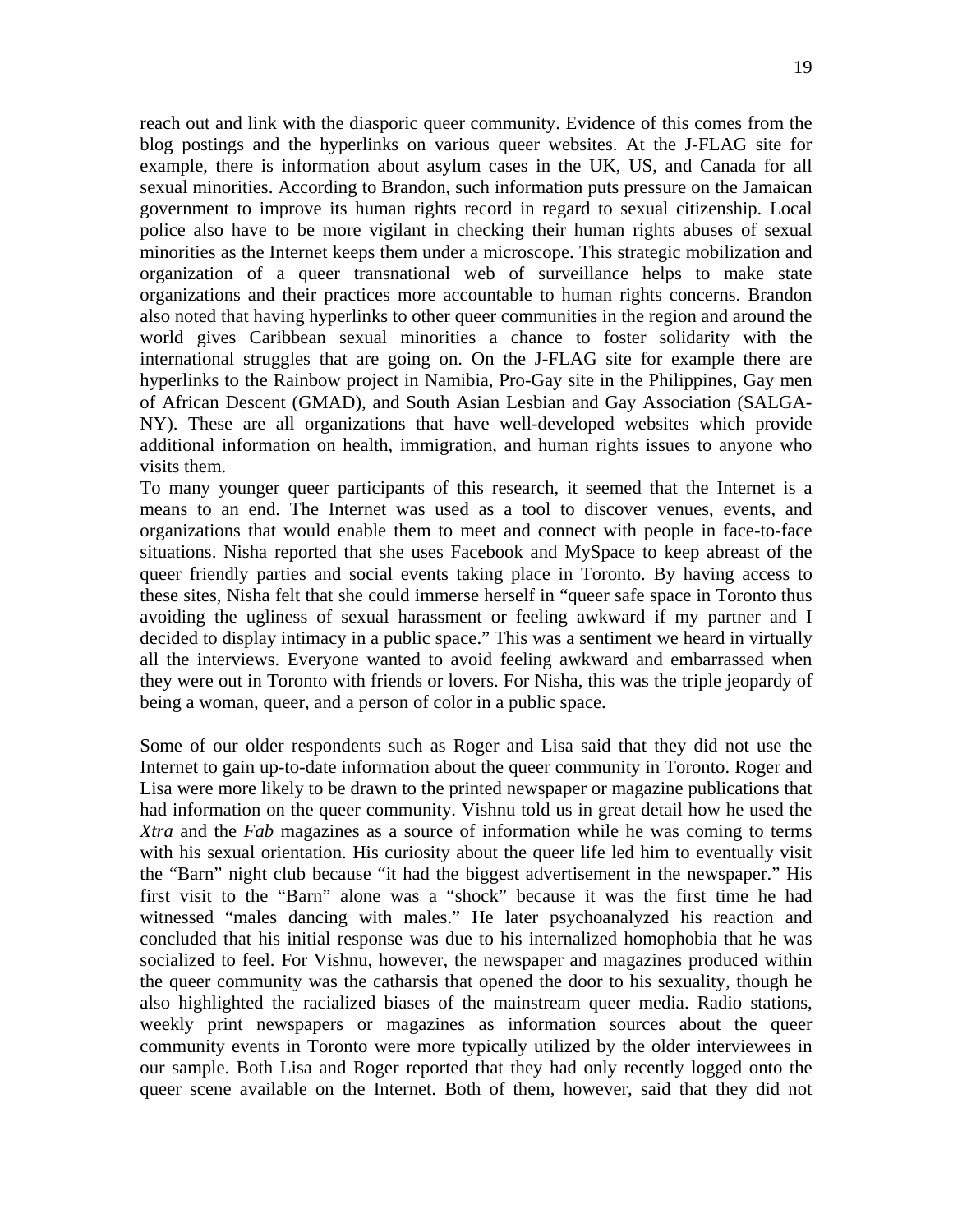embrace the media because the technology was daunting. Roger noted that he did not like the proliferation of "easy hook-ups" or the "anonymous sex scene opportunities" which have now become very much part of the Internet queer culture in Toronto. The Internet for these two went against their idea of living quietly on the margins where you remained hidden. Getting involved in the queer scene in Toronto via the Internet was regarded by both as a way to make oneself susceptible to being identified and therefore vulnerable to being taunted or exploited.

## **Racism in Toronto's mainstream queer community**

Like many other racialized groups in Canada, the Caribbean diaspora is affected by and resistant to multiple forms of overt and systemic racism. This marginalization is intensified within the mainstream white queer community, which has historically equated categories such as "gay," "lesbian," and "queer" with white-centric definitions and histories. All respondents spoke out about racism within the white queer community in Canada, giving numerous examples of the ways in which queer Caribbeans in Toronto, in particular, occupy a unique position in the racialized queer hierarchy. Brandon and Lucy mentioned the differential treatment of queer Caribbeans within the mainstream queer community. Their issues and political struggles are often peripheralized and treated as trivial to any renovation of Canadian queer citizenship.

Brandon recollected that a radio call-in program on Proud FM (Toronto's gay radio station), during which he and other queer Caribbean-Canadian activists were discussing the Stop Murder Music campaign, was met with hostility from white gay callers who felt that the issue was not a Canadian, but Caribbean one. Editors of the gay village newspaper also felt that this was a Jamaican (i.e. not Canadian) problem that should be handled by an international organization, rather than Egale Canada. This culturalist argument located within the white gay male community underscores the dominant discourse that regulates the tabling of issues that serve as proxies for queer citizenship. Vishnu also extended this analysis in which homophobia in Jamaica is taken up by the mainstream queer media in Toronto, more so as a reference point for claiming a more liberal and superior Canada and hence as a strategy for prioritizing white subjects for queer citizenship.

The hierarchy of issues that are considered to be relevant to the queer community in Toronto is therefore white-centric and directed. For example, Brandon lamented the unfortunate elevation of the gay marriage discourse that really benefited upper-class gay white males above discourses of poverty and racialization within the queer community. This selective focusing apparatus at times brings invisibility to queer Caribbeans in Canada and the issues that they feel are unique to their diasporic and transnational projects. Afro-Caribbeans in particular are made especially invisible and only digested through the stereotypes that are circulated and maintained within the mainstream Canadian community. For example, Brandon reported that Afro-Caribbean gay men are often approached for drug purchase or hook ups at the gay clubs in the gay village. He also cited fear on the part of the mainstream queer community in Toronto, of queer blacks congregating on occasions such as the gay Pride parade, as this has connotations of violence and unrest. In fact, he mentioned that the annual Afro-Caribbean gay Pride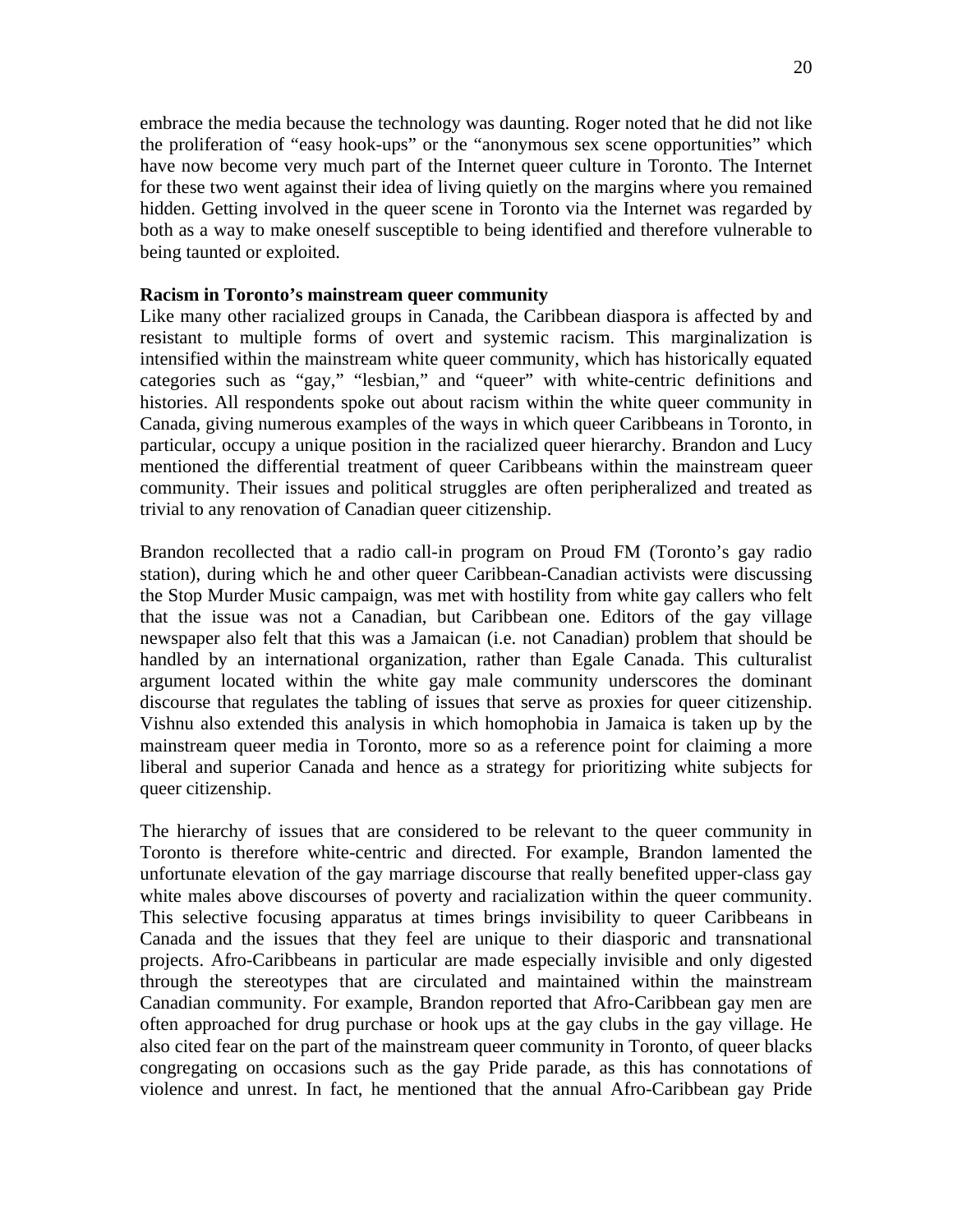party, Blockorama, was moved from the village to a parkette at the periphery of the village, symbolically marginalizing the queer Caribbean community as a way of cleansing the village space to reflect a predominantly white version of Pride. These material forms of discrimination against racialized queer Caribbeans are also compounded by the village politics of representation as the mainstream queer media, controlled by the Pink Triangle Press (*Xtra* Newspaper, *Fab* Magazine, *Pride* Magazine) that is narrowly accountable to the white queer community, continues to deny alternative political platforms and constituencies in the queer community and reproduces racialized interpretations of queer people of color.

The response to this sort of regulation is multiple, often determined by many issues, one of which, according to Lucy, is that the younger generation of queer Caribbeans is more vociferous and intolerant of racism as it is of homophobia. Lucy also cited transphobia in the lesbian community as a real problem facing lesbian and transsexual Caribbeans. However, she felt that factional identity politics has thinned the grounds for solidarity amongst the black community; a problem that provides de facto leverage for racism from the more solidly organized white lesbian community. Interestingly, Lucy cast the disjointed black community, not only against the white queer community, but against what she felt are more organized and cohesive groups of queer ethnics such as Filipinos and South Asians. This tactic of comparing political bargaining power among ethnic constituencies is reflective of the ways in which a competitive model of Canadian multiculturalism dominates the organizing of difference within Toronto's queer community. Yet, the disaggregation of queer communities of color is a salient problem according to Nisha, who felt that it results from a coerced absorption into the white queer community that determines the frame of visibility of queer identity. While this affords conditional inclusion, Vishnu expressed anxiety about the ways in which white gay men become the gatekeepers of access to queer community status and social capital, at times traded for an acceptance on the part of some queer people of color for the stereotypical categories through which they are afforded such visibility. Whiteness therefore becomes the central organizing feature of in/visibility, and the conditions under which queer people of color can claim visibility.

## Ethno-sexual boundaries and relations<sup>10</sup>

 $\overline{a}$ 

Especially in intimate relationships, the framing of difference is so personalized that it becomes privatized instead of seen as a political matter of queer public discourse. Reflecting on biracial relationships between queer Caribbean-Canadians and dominant queer white Canadian bodies, the latter often considers the former as a project to be

 $10$  Nagel (2003) notes that ethno-sexual contact across ethnic boundaries is not always a long-term affair, and it is not always a welcome advance. Recreational sex and sexual abuse of members of other ethnic groups are the specialties of ethno-sexual adventurers and ethno-sexual invaders. These forms of hit-andrun adventuring are very common in the colonial history of the world. Ethno-sexual adventurers and invaders are less likely to be penalized or stigmatized for having sex with sometimes reviled ethnic others since they often keep their border crossings a secret, they deny their liaisons, or their acts officially are overlooked. Ethno-sexual adventuring depends to a great extent on stereotypes of the sexual talents or characteristics of members of particular races, ethnicities or nationalities. Such ethno-sexual mythologies include visions of ethnic others with large or exotic genitals who are in possession of unusual sexual prowess, skill, or who are exceptionally attractive or beautiful.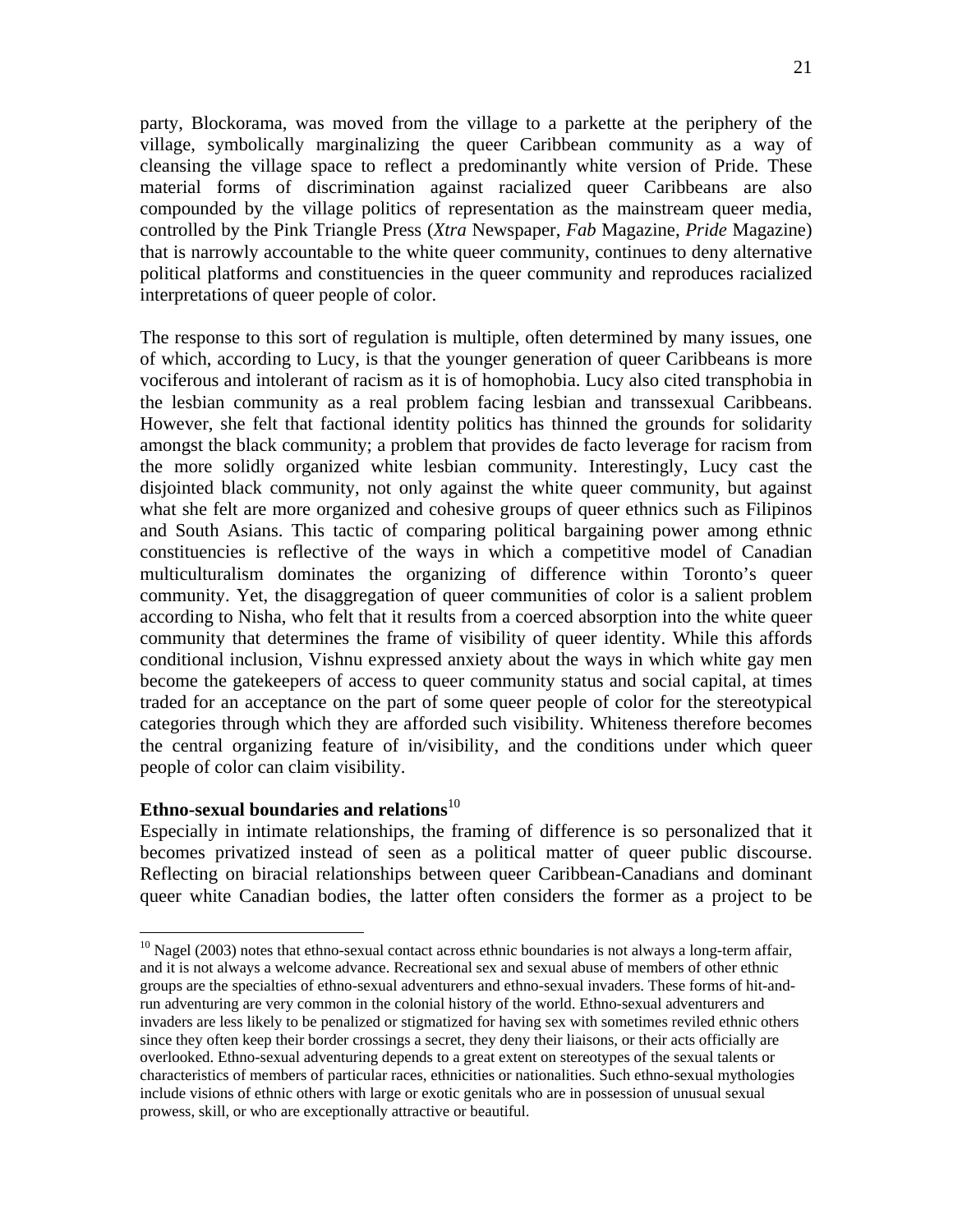shaped and molded into the proper gay subject, often underlined by white/bourgeoiscentric assumptions and practices such as going to high culture events (e.g. opera), and based on neocolonial fantasies in which white gay men position themselves as the rational civilizing subjects of gay men of color. These white gatekeepers are often the ones who introduce Caribbean-Canadians to the queer scene at "Church and Wellesley Street" according to Robert. For Vishnu, this was certainly the case. He met John, an older white male, who became his "gatekeeper" to the queer community. John was a white male who had lost his sexual cachet in the queer community because of his age and declining physical appearance. John befriended Vishnu and proceeded over time to introduce him "to gay culture and the village." This included "queer art, expensive dinners, some very stereotypical stuff," according to Vishnu. "I became a project for John …who wanted to make me into a proper gay person." In the village, John would be regarded as a "chocolate queen" because his relations were with predominantly brown men. These were men John felt that he could dominate due to his cachet of ethnicity, social and cultural capital.

Brandon viewed this dynamic as one that especially Indo-Caribbean-Canadian gay men would be predisposed to, as they are exoticized and feminized within the mainstream queer community. Both these representations sharpen the visibility of Indo-Caribbean-Canadian gay men in the mainstream, while compounding the consumptive power of an especially bourgeois brand of white gay masculinity. For example, older white gay men who desire men of color (labeled chocolate queens in village vocabulary), might find younger Indo-Caribbean gay men appealing, as the trade-off is access to exotic feminized property and youth for the former, while it is access to privilege and power for the latter. Indo-Caribbean-Canadian gay men, similar to their South Asian Canadian counterparts, are therefore important to the investment of what might be termed sexual capital in the mainstream gay community<sup>11</sup>. According to Vishnu, while such a situation is definitely indicative of the criss-crossing of social vectors in the village identity power grid, it again points to the precarious existence of members of the queer Caribbean community who at times feel they have no choice but to engage, renovate, and manipulate the very imprisoning racialized stereotypes. This suggests that any account of the queer Caribbean-Canadian community should reflect the convoluted politics embedded in biracial relationships, a different experiential base for politicization than that of those members whose experiences are outside this configuration.

Having so few queer Caribbean-Canadians living out of the closet is one reason why so many queer Caribbean-Canadians find themselves initially with partners who are White Euro-Canadians. Brandon, Nisha, Vishnu, and Lucy, who are all from relatively middleclass families, reported that their own families respond differently to their queer identity based on the race and class of their partner. White partners are always seen as less threatening, possibly compensating through race privilege for what is seen to be

 $\overline{a}$ 

 $11$  Drummond (2005) notes that a South Asian gay man's body and overall "looks" play a significant role in determining his cultural status and sex appeal to white Australian men. The look of the Asian body has the capacity either to attract or deter potential sexual partners; such is the image-driven gay culture in Australia. Undoubtedly, the body becomes a central point around which gay South Asian men in Australia develop and ultimately exist.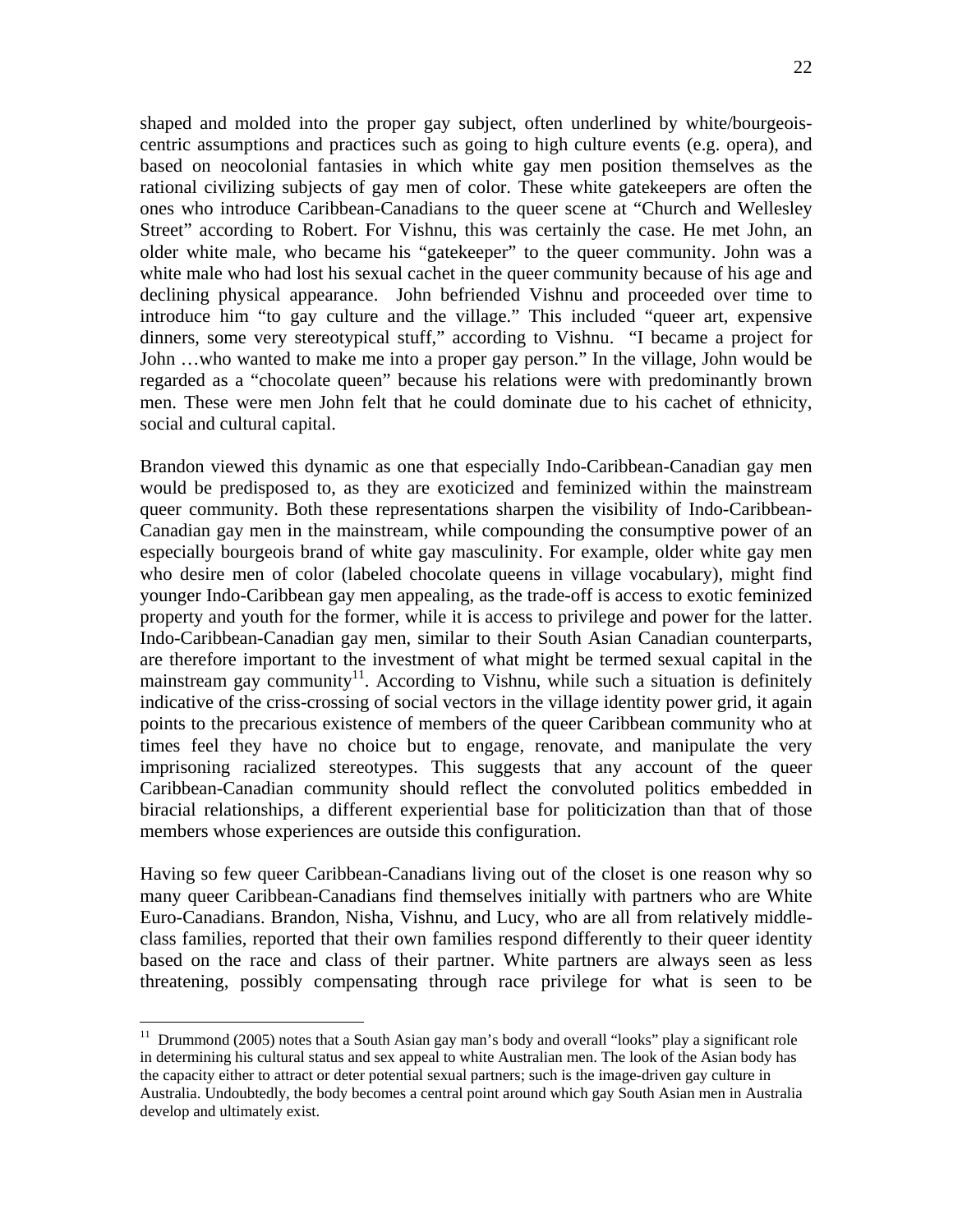threatened sexually. Race and class combined can therefore serve as buffers from the more overt expressions of homophobia on the part of families and communities. Nisha's response about her Indo-Caribbean family in Toronto captures the preference for white partners even within the family structure. She states as follows:

My parents are really racist when it comes to my partners. Although they were both brought up in Trinidad, I can tell by their tone and body language that they prefer me to be with a white woman rather than a black or worse yet a dark-skinned butch looking black woman. Don't get me wrong, they would prefer if I was not attracted to women at all, but since they don't have a choice they would prefer that I bring home a white lipstick fem partner (Nisha).

A similar sentiment was heard by Lucy who reflected on her own personal preference for white women. Lucy felt that some of her own bias came from the strict color and class boundaries that existed in Trinidad while she was growing up. Lucy grew up as part of the mixed high brown population in Trinidad who distanced themselves from darkskinned individuals. She tells us:

As a trans-gendered male-identified female, I only find myself in relationships with white Jewish women since I came out. This is the only group I feel most attracted sexually to. I would be considered high "red" in Trinidad and so this has sunk deep in my psyche. I think because of this upbringing I harbor a white supremacy socialization where all things white are "good" while all things and people black are unattractive and untrustworthy. Quite sick when I think about it! The effect of colonialism on the mindset of even us progressive queers is quite sad! Fanon and Albert Memmi really had something to say that was right about our sick minds! (Lucy).

For Brandon, this further exacerbates the tension between black gay men, as such relationships register as a double liability for the community that responds with overt disgust. Partners must therefore bring to queer Caribbean-Canadians some measure of race or class privilege or leverage with which to counter the homophobic disciplinary tactics of their heteronormative families and community. Brandon hypothesized that, depending on the age of coming out of queer Caribbeans in Canada, families might customize their responses. For example, he felt that there were different levels of homophobic control of younger out sections of the community, as opposed to older sections that are still in the process of coming out. Especially for bisexual men i.e. "men on the down low" in the queer Caribbean-Canadian community, Brandon felt that they are able to perform both queer and straight identities depending on the spaces that they inhabit. While these men are able to position themselves in the queer community, their ambiguity and slippage across identity locations offer some degree of protection from their families and the community.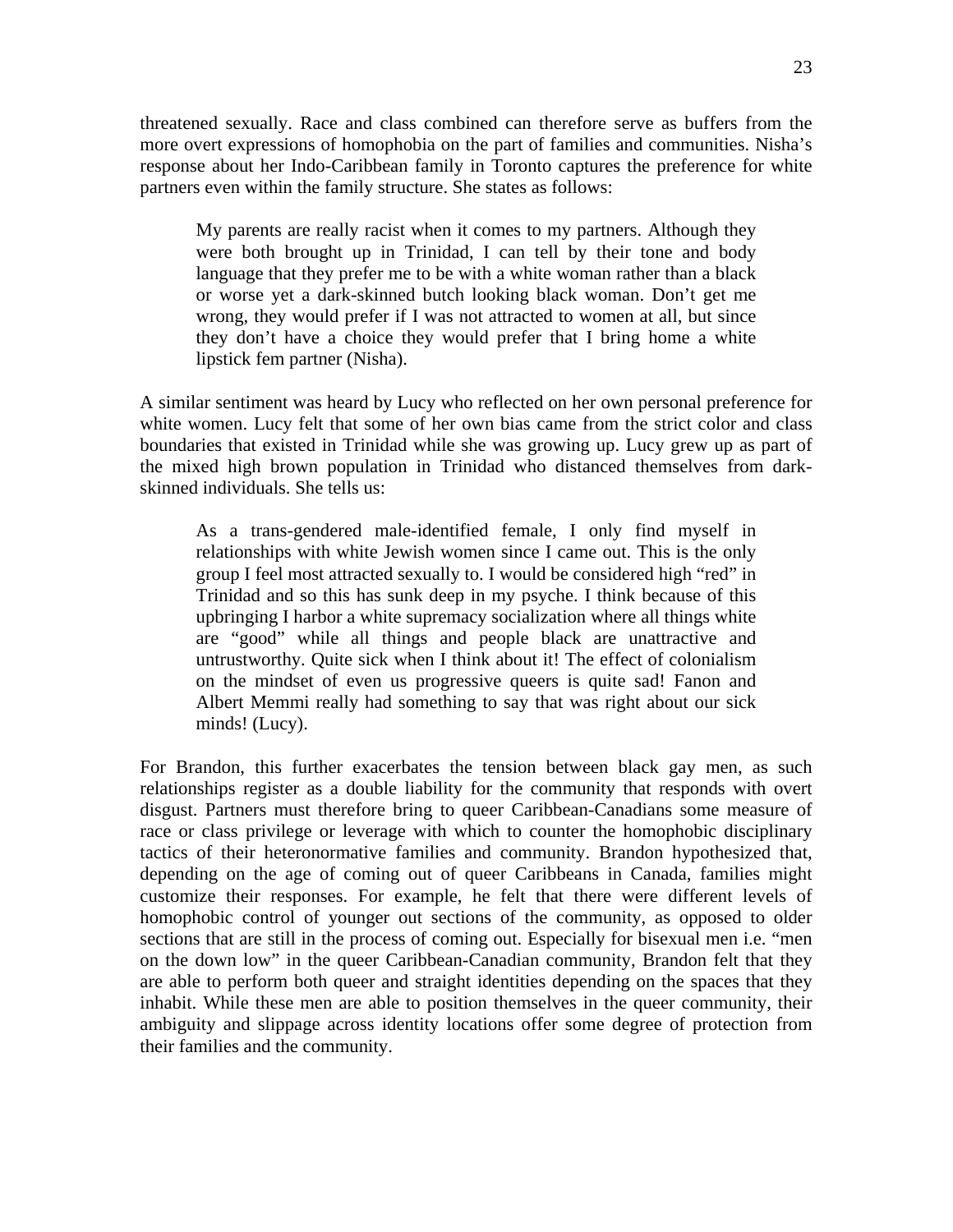This was also the case for Roger who had lived in Canada for more than forty-five years. Roger found a niche for himself by playing the part of the eccentric and flamboyant doctor who could never find the right woman. As a member of the Jamaican upper class and having received a first class education in his lifetime, Roger was not harassed or taunted by members of the Jamaican community for not marrying or having any children. His actions were seen as acceptable within the context of his profession and class eccentrics. Roger tells us:

Since moving to Canada from Jamaica in the 1960s, I have always had to live on the down low…on the margins of the Jamaican/Canadian community. Everyone just refers to me as the oldest bachelor at Jamaican or family social events… but it's like tongue and check because I know they know I am a queer man who loves the arts, opera, or symphonies and I still live with my mother! My profession and social class background however has insolated me and always given me the wiggle room to be quite vocal but at the same time avoid the ugliness of being called out as a batty man or buller man. I get respect so long as everyone continues to respect me for my profession and my Jamaican class background.

## **Stratification within the queer community**

At the same time that queer Caribbeans are engaged in multiple acts of positioning vis-àvis the white queer community, they also politicize in reference to other ethnic groups within the queer community. The experiences of queer Caribbean-Canadians are also different based on the ethnic relations within this community, especially between Indo and Afro segments. The sexual eroticization of these two segments positions them at opposite ends of the symbolic spectrum (Indos as feminine and Afros as hypermasculine), which implies different (though not always exclusive) experiences and political projects, with the potential for exacerbating the tensions between Indo and Afro segments of the queer Caribbean-Canadian community. A case in point is the effect of the post 9/11 racialized regulation in Toronto's village life, where the emerging category of "brown" into which queer Indo-Caribbean-Canadians are easily collapsed by the mainstream, has expanded the repertoire of signs through which this group is managed. Both Brandon and Vishnu commented that "brown" gay men such as Indo-Caribbean-Canadian gay men, are now viewed with suspicion and fear. For Vishnu, this stigmatization was evident in the village bathhouse practices, where he was treated as a sexual liability rather than the exotic commodity he had come to expect from the pre 9/11 context. This paradoxical positioning of "brown" as ultra feminine (unthreatening), or dangerously masculine in the post 9/11 context, makes the experiences and politics of Indo-Caribbean-Canadian gay men even more unique and ambiguous. This makes issues of solidarity and community even more fraught across the spectrum of queer Caribbean-Canadians.

Indo-Caribbean-Canadian gay men in particular have attempted to harness some degree of visibility within the queer community, even though this struggle for an authentic space is countered by the mainstream culture of fetishization (one way in which Canadian multiculturalism is supposedly operationalized within the queer community). For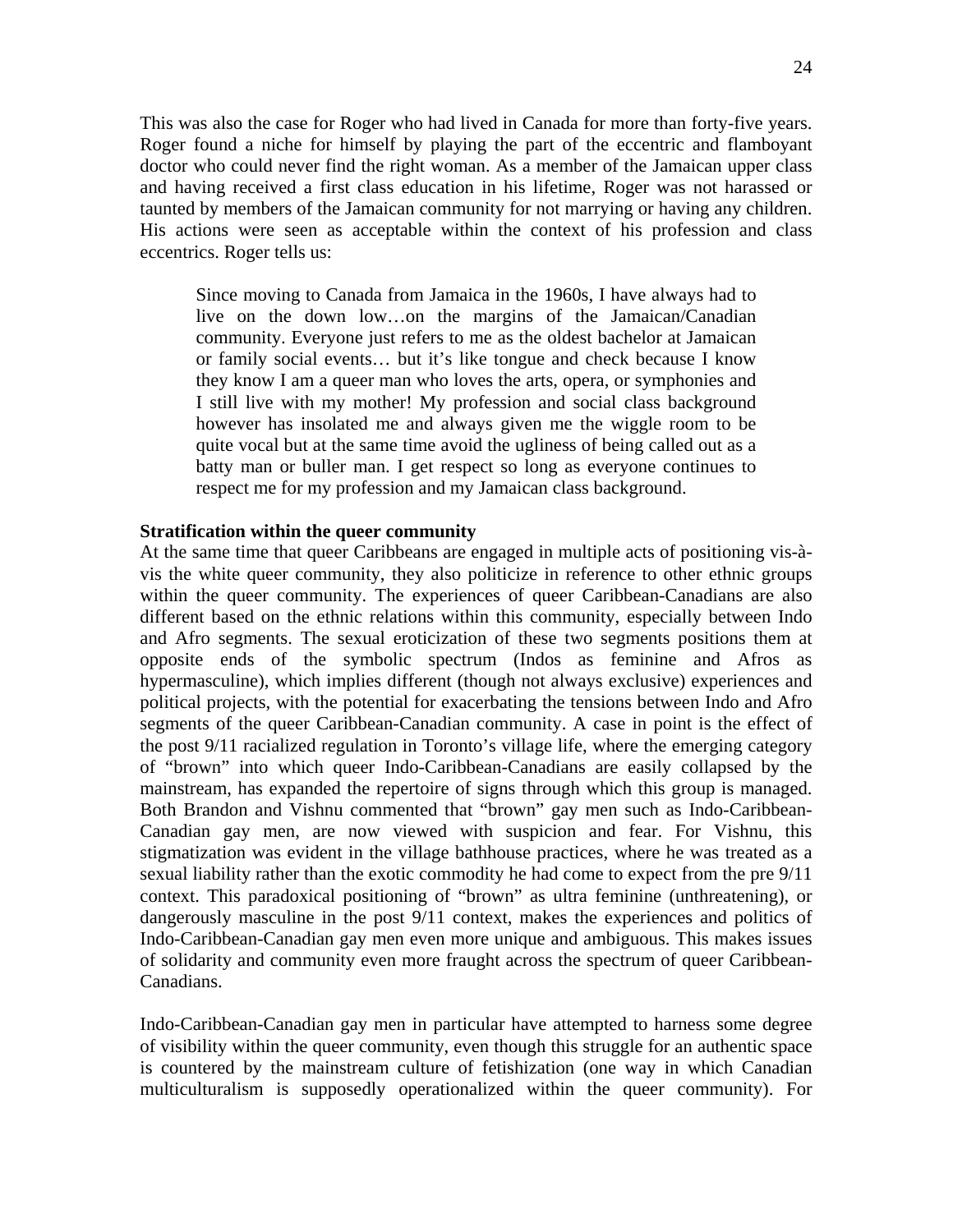example, Vishnu illumined that although there is one entertainment club event that caters to the needs of the queer Indo-Caribbean-Canadian community (Mela), this event emerged as queer Indo-Caribbean-Canadians attempted to mark themselves as distinct from queer Afro-Caribbean-Canadians and queer South Asian Canadians, both categories in which their unique identificatory markers are collapsed and rendered invisible and tentatively inauthentic. Vishnu also observed that the competition among queer groups of various ethnicities is enmeshed with the ways in which the mainstream queer community, co-opted by a corporate agenda, seeks to selectively commodify (or erase) queer ethnicities in ways that reproduce and compound the power of the mainstream.

For example, while South Asian culture was commodified during a Fashion Cares HIV fundraiser (Bollywood Cowboy in 2005), reggae, soca, reggaeton, and dancehall music were banned at a major village club as it was felt that the patrons (predominantly Black lesbians) who listened to these genres of music were not inclined to spend much money at the club's bar. The assumption was that Afro-Caribbeans in particular were not spending lavishly on alcohol as the rest of the mainstream queer community. Angie also reported that one of the lesbian clubs on the outskirts of the gay village would only play dance hall and reggae music late at night when their white patrons were intoxicated. There were complaints about this music if played before midnight. Vishnu also strongly criticized the racialized regulation of village club culture in Toronto, which heavily edits out any black music for fear that it might attract too many queer people of color. The flip side of this, according to Angie, is that Afro-Caribbeans are only made present in ways that are deemed useful to the mainstream queer community, especially as eroticized fetishes. Angie also lamented the systemic denial of black queer achievement in the white queer media, which did not reflect the political stance taken by queer blacks during the 2008 Pride parade celebrations. Visibility for queer people of color therefore is conditioned by a series of checks and balances that cannot threaten, but only reinforce the dominant logic of whiteness as it configures the legitimate expression of queer citizenship.

#### **Queer transnational networks and activism**

Queer Caribbeans in Canada have not only carved out a political space for contesting and reorienting the mainstream queer Canadian community, but some have been able to use this political platform to network with Caribbean-based queer and human rights organizations within the region. Carefully negotiating around any neoliberal and neocolonial assumptions of enlightenment and aid, the Caribbean-Canadian queer community has intervened on certain platforms and moments within the region's ongoing and increasingly visible discourse about queer rights. Via Egale, activists in the Caribbean-Canadian queer community, have been able to create linkages for ongoing dialogue with the Jamaica Forum for Lesbians, All-Sexuals and Gays (J-FLAG), the Caribbean Forum for Liberation of All-sexualities and Genders (CARIFLAG), the Society Against Sexual Orientation Discrimination (SASOD), and other queer activist organizations in Guyana, Trinidad, and St. Lucia. While this diasporic community has organized and channeled its activism and solidarity through mainstream queer Canadian activist organizations such as Egale, the Caribbean-Canadian queer community remains convinced that local groups must take more ownership of the change process.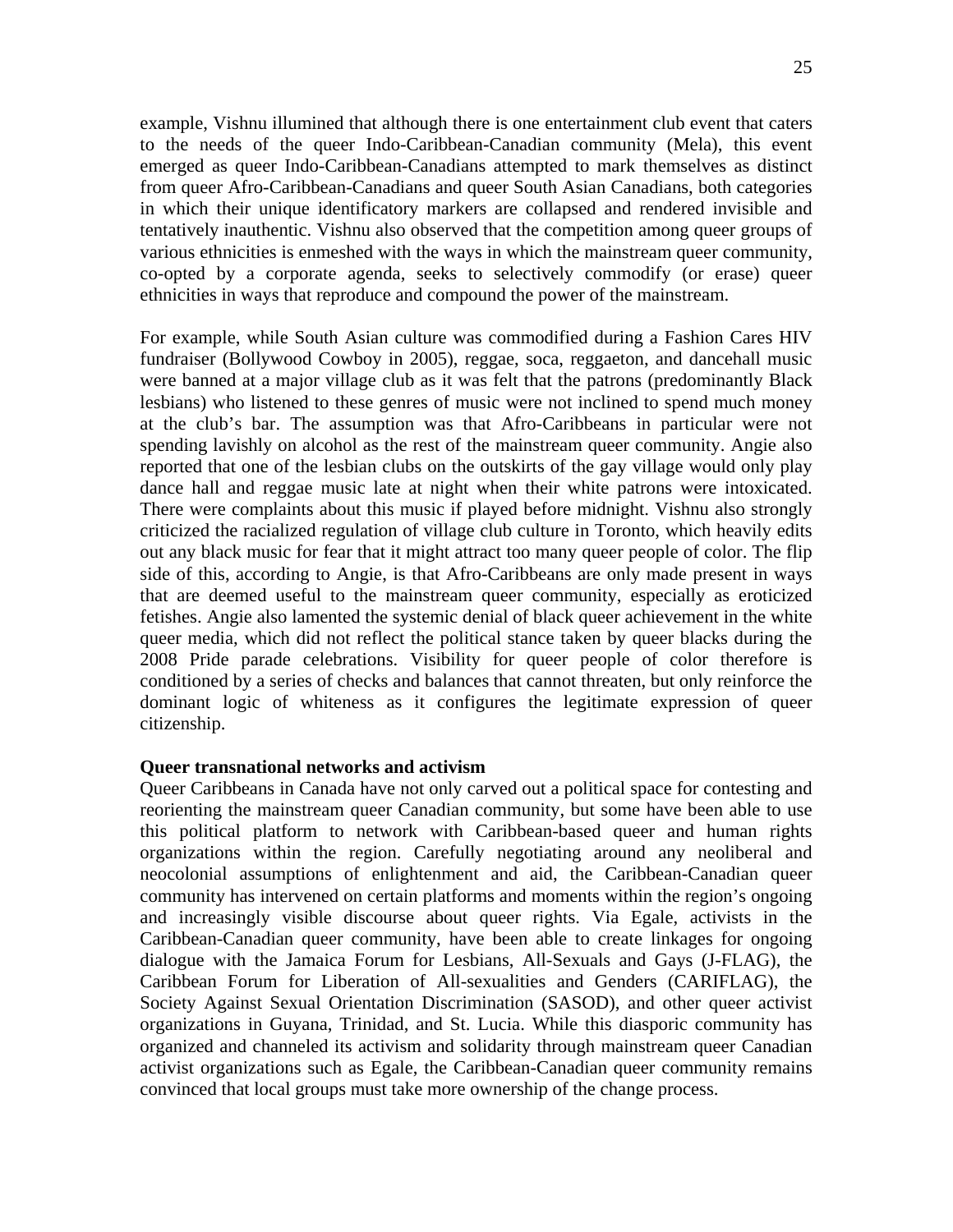Yet, queer activists in the diaspora insist that their Canadian activism must have an impact on the change process in the region. Positioned in the diaspora, respondents like Brandon claim, "I could not justify living in a country (St. Lucia) that criminalized same sex acts unless I wanted to fight to change those laws. I prefer to do my work from Canada." Brandon's activism against homophobia in the region is expressed in a punitive discourse that connects homophobia and the economic livelihood of Caribbean economies. In Jamaica, which he considers to be the epicenter of homosexual violence in the region, Brandon suggests that withholding the tourist dollar is one way of putting pressure on governments that continue to condone homophobia overtly and institutionally. He adds that a Canadian boycott of Jamaican goods and services will also produce similar pressures. Of course, these strategies of battling one form of oppression with another can have ambiguous consequences, especially for groups that are underrepresented, and especially for the resident queer community that might not be afforded any access to representation. In fact, they might become even more target-prone as a result of such pressures. Brandon's suggestion points to the frustration of the Caribbean-Canadian queer community and both the possibilities and limits of the current transnational network.

At the same time queer transnational networks that derive some impulse from the Caribbean-Canadian context are making progress in politicizing the issue as a human rights issue in the Caribbean region, which is countered by a new transnational wave of the religious right. Conservative religious groups in Canada and the United States, which are losing ground in their own liberalizing countries, are increasingly focused on the Caribbean, trying to depoliticize any dialogue about broadening sexual citizenship, advocating for intensified homophobic social regulation and producing a reactive regime policed by hyperconservative attitudes. As an activist within Toronto's Caribbean queer community, Brandon felt that Canada is positioned to play a more positive role by reflecting on some of its supposedly progressive laws and how these might be translated into foreign policy. However, he stressed the need for the queer organizations in the region to have sufficient capability and capacity to approach such a process with tact.

One example of queer transnational networking and activism between Canada and the Caribbean that stands out concerns a campaign that was started in 2007 by the Working Group of the Canadian Caribbean Human Rights Group in conjunction with Egale, called Stop Murder Music.<sup>12</sup> Activists claimed that the songs of anti-gay dancehall artists such as Sizzla and Elephant Man "violate the Criminal Code and the Canadian Human Rights Act by inciting violence and murder against the lesbian, gay, bisexual and trans-identified (LGBT) communities."13 The campaign, supported by a total of twenty human rights organizations in Canada and the Caribbean, called for the removal of the artists' work from music store shelves in Canada and the denial of entry visas to artists espousing hate lyrics against the LGBT communities. This organized effort not only helped to strengthen

<sup>13</sup> See Egale's Web site highlights on "Stop Murder Music"

 $\overline{a}$ 

<sup>&</sup>lt;sup>12</sup> For more information on this group's articulation of the campaign and its solidarity network, see http://www.egale.ca/smm/docs/070910\_Minister.pdf, downloaded 01/19/09

http://www.egale.ca/index.asp?lang=E&item=1374, downloaded 01/19/09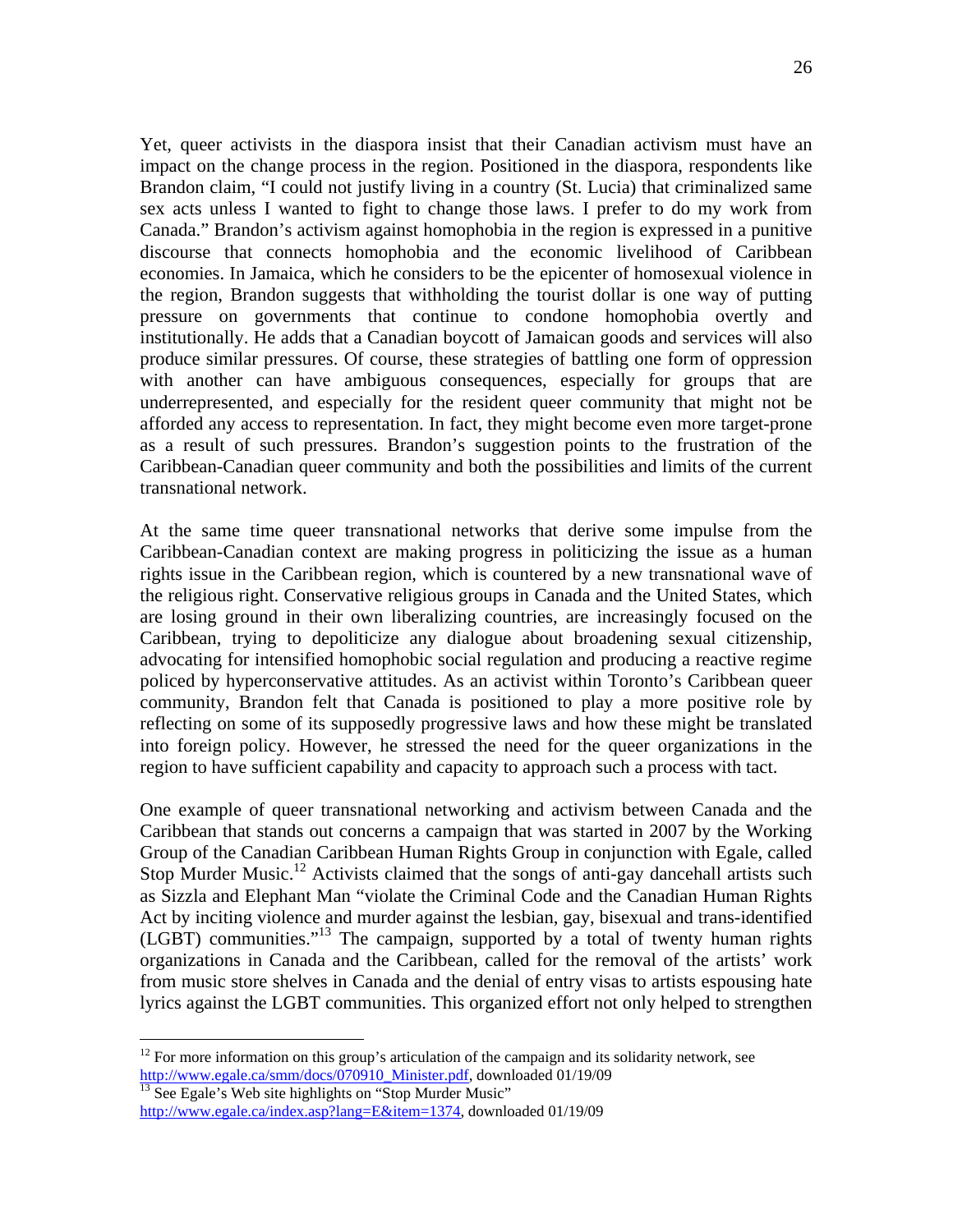27

solidarity between the marginalized Caribbean-Canadian queer community and the mainstream Canadian queer community by transnationalizing the local Canadian queer discourse, but it also brought more teeth to the regional movement that seemed limited in its power to affect the material violence of dancehall music. The Stop Murder Music campaign which challenged homophobic and transphobic music involved a broad spectrum of international organizations and coalesced around other transnational networks (e.g. Caribbean British) under a human rights discourse.

While the campaign was multipronged in terms of advocacy for legal change, improved networking, financial strategizing, and so on, in Toronto, one of the milestone outcomes of the increased visibility of homophobia in the region as a human rights issue was the successful attempt by Caribbean-Canadian queer activists (via Egale) to obtain refugee status for Jamaican gay activist Gareth Henry in Canada. Henry became the international grand marshal of the Gay Pride parade in 2008 in Toronto. Interestingly, his iconic presence was interpreted by the mainstream white queer media as an indication of a liberal and benevolent Canadian nationalism (the same one that allowed white queer subjects some measure of claims to human rights two decades earlier!), rather than symbolic of the strides of the Caribbean-Canadian queer community to recast and repoliticize the category of "queer Canadian" as one that was not only not white, but at the same time transnational.

At the same time the intervention of Caribbean-Canadian queer activists in the region's queer politics via Egale raises issues about the "colonialistic flavor" of the queer Caribbean diaspora in Canada; it also illuminates a different "Caribbean" that is at stake for the diaspora itself, and which is significant to its identificatory and political discourses within Canada itself. While activists in the diaspora like Brandon acknowledge that they are relatively in a position of privilege, they feel that they are also accountable to their members in the diaspora to politicize salient issues; for example, by debating whether or not the queer diasporic dollar should be invested in homophobic spaces. These activists recognize that their activism and political discourse activate often conflicting tides of change—on the one hand neocolonial tendencies, on the other, transformative anti-homophobic practices. The effect of change is therefore one that the queer diaspora faces with some degree of contention that is even more complicated by the fact that some activists, such as Lucy, insist on the powerlessness of the gay community in places like Trinidad, compared with a supposedly more progressive queer politics in Canada. At time same time, Lucy attributes this problem to the power of the religious right as well as the dominance of an unpoliticized mixed race middle-class queer culture in Trinidad. These strands in the argument enliven transnational queer discourse, as a shared, though at times asymmetrical process, producing a dynamic mix of ambiguities and progressive strides that complicate the very discursive categories of the Caribbean *and* Canada.

## **Conclusion**

This exploratory investigation illumines some of the main issues of study and debate regarding the queer Caribbean diaspora in Toronto, Canada. While it is by no means representative of a homogeneous group of queer Caribbean-Canadians, the data suggests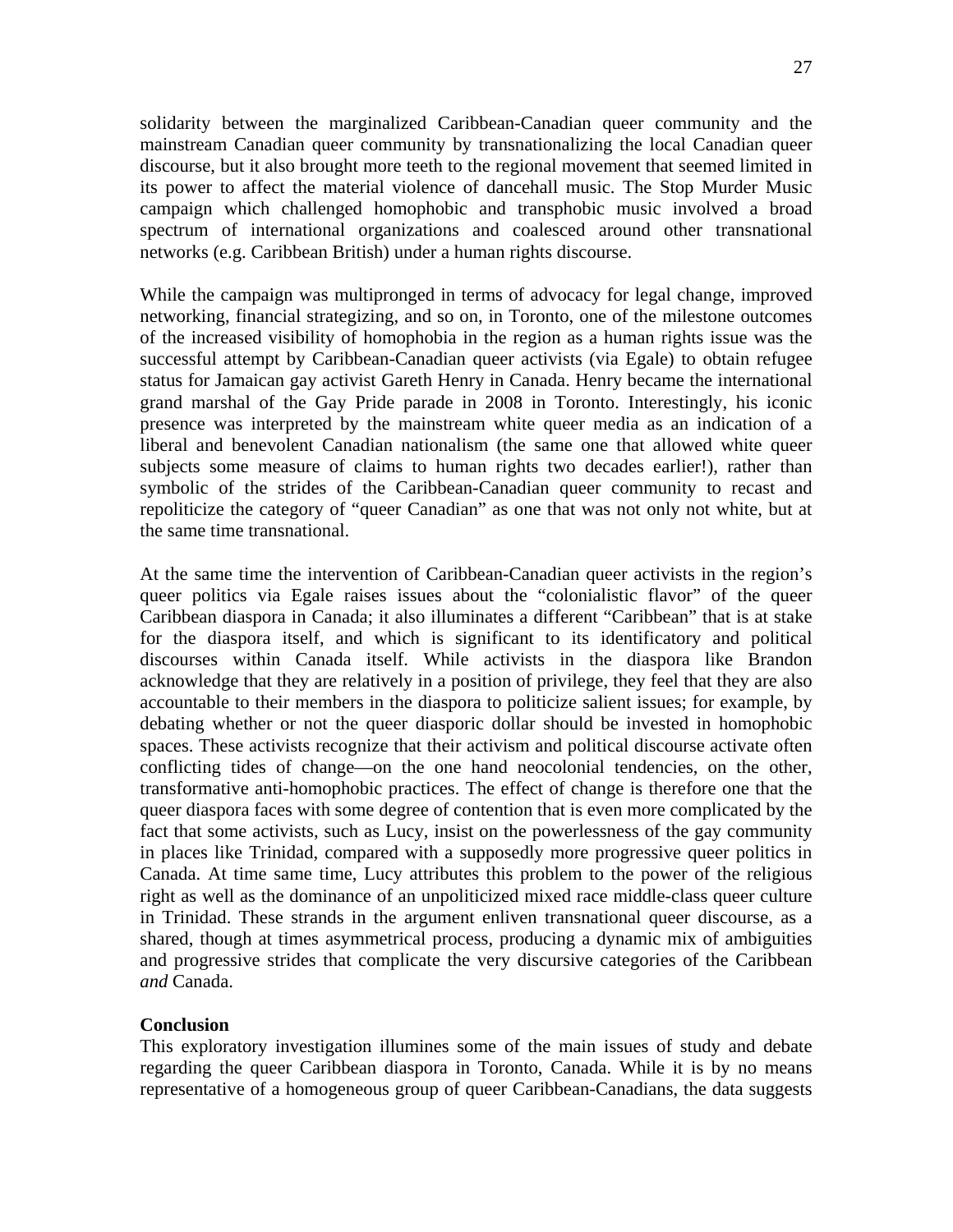28

a complex and uneven matrix of positionalities, politics, and experiences that dot a relatively invisible area of investigation. Yet, these experiences primarily highlight the problems of dealing with sexuality and racialized social disciplining and regulation in Canada and the Caribbean. As a sub-group within the diaspora, this paper shows that these respondents cannot only be viewed as subjects apart from the wider Caribbean diaspora, as they are vulnerable to the multi-faceted workings of Canadian antiimmigrant racism in its most overt and systemic manifestations. However, the respondents also suffer from an added degree of racism, positioned within a sexual minority category in which they are made tentative members on the grounds of their racialized identities.

This double racism as it is effected in the mainstream queer community affects material livelihood issues such as employment access as well as those concerning access to symbolic citizenship, not just in terms of inclusion, but also regarding the entitlement and power to renovate the dominant meanings of "Canadian." The testimonies of the queer Caribbean-Canadians in this paper point to racialized regimes of representation and regulatory practices within Toronto's queer community, which is primarily controlled by the white bourgeois gay male community. The absence of racialized queer bodies and politics in the queer media emerged as a major issue hindering organizing and solidarity. Another important issue that emerged was the politics of race in interpersonal relationships in which queer Caribbean-Canadians are constituted as naïve, subordinate, and undeserving queer citizens, whose membership in Canada's queer community is licensed by white gay male citizens. The urgency of further investigating this much underexplored area of biracial relationships and ethno-sexual adventuring, involving queer Caribbean-Canadians and white queer settler Canadians, should not be read within a discourse of making the former more palatable for integration. Rather, it should be seen as a tense axis about which competing claims to sexual citizenship require critical engagement and re-engineering.

Respondents' emphasis on the gay ghetto's club and entertainment culture and its political events such as the annual Pride parade also illumined the regime of race management in the mainstream queer community, in which various unpalatable aspects of queer Caribbean-Canadian life and politics are edited out, so as to keep this group visible on the margins of queer Canada. The implication is that racialized queer subjects are made absent in mainstream queer spaces, and forced to seek refuge in the closet or in alternative queer spaces, an issue that requires further investigation. This materialist mapping of queerness, while cognizant of the hegemony of whiteness, should also contemplate beyond the binary, to look at the ways in which different racialized and ethnic sections of the queer community frame and activate each other, if even to the end of reifying mainstream social dynamics.

At another level, the paper also identifies the different ways in which Afro and Indo-Caribbeans are positioned by the mainstream queer community, which further exploits ethnic tensions and militates against solidarity. The cursory insertion of queer Caribbean-Canadians into the mainstream fabric of queer life in Toronto therefore reflects the hegemonic ideologies and practices of white gay males' control of queer citizenship,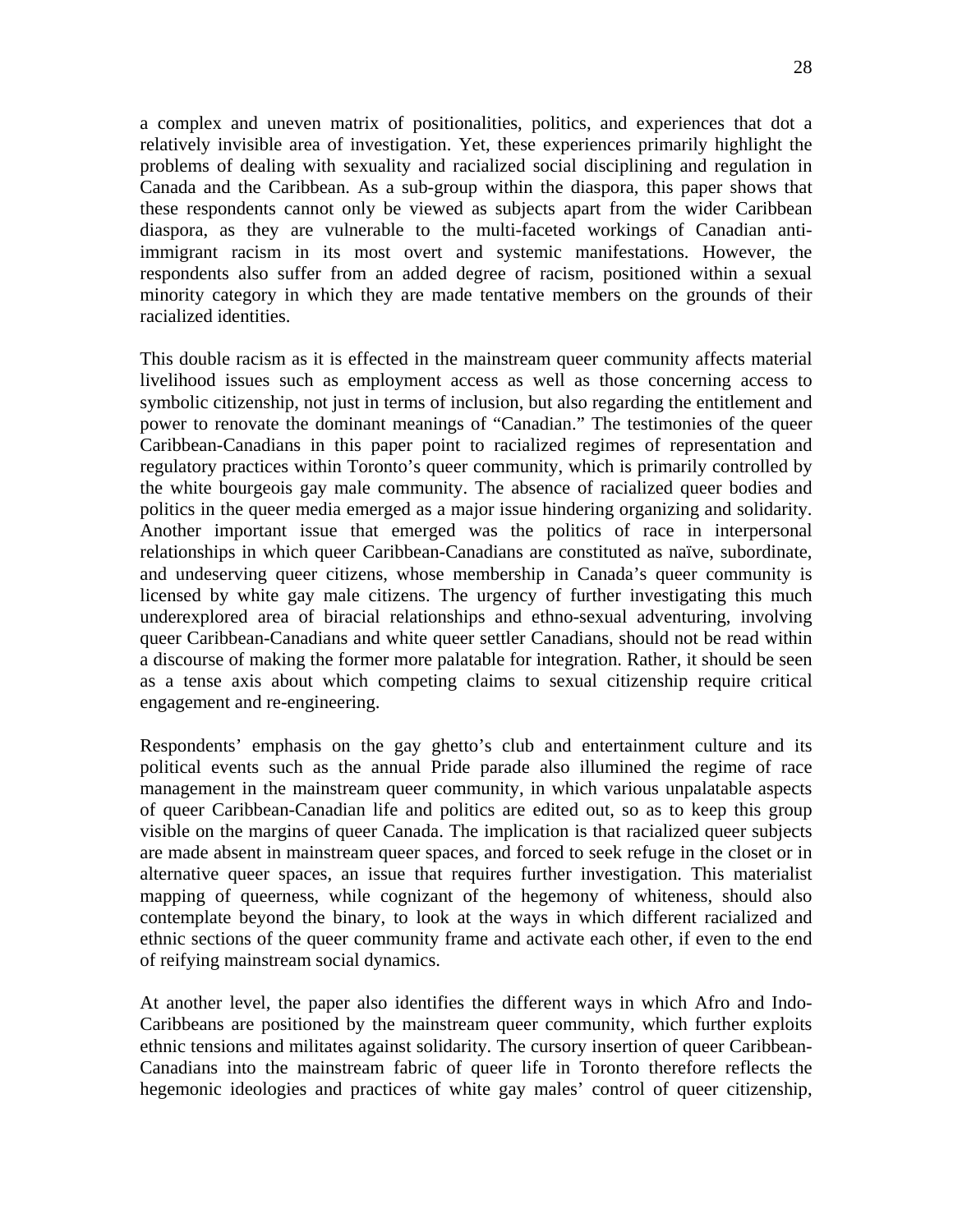rather than a modernist metanarrative of rational (white gay male) subjects civilizing helpless racialized queer subjects.

The other jaw of disciplining queer Caribbean-Canadians concerns the regulatory practices of the heteronormative Caribbean community in the region and within the diaspora. Respondents illumined a range of family responses such as shame, denial, exclusion, accommodation, and so on, that moderate and broker membership status. These responses echo Crichlow's (2004) extensive analysis of the ways in which the Caribbean community in Canada polices and regulates same-sex relations in the name of a more morally digestible version of the diaspora in Canada. This paper also illumines how this homophobia serves to prevent solidarity among queer Caribbean-Canadians, instead strengthening their dependence on and therefore vulnerability to the white LGBTQ community. Coupled with racism, homophobia within the Caribbean-Canadian diaspora serves to hypermarginalize queer Caribbean-Canadians to the point where many are forced to live fractured and incoherent realities, living at once in and out of the closet (e.g. men who have sex with men), to manage the atrocities of racism and homophobia combined.

Much more exploration is needed about the everyday lives of queer Caribbean-Canadians to reveal the range of survival practices across classes and ethnicities. While this exploratory investigation illumines the complicated lattice work of identity politics across particular intersecting sites of race, gender, sexuality, and class, the authors recognize that this paper only partially reveals the ways in which issues of social inequality in the Caribbean translate into the diasporic context in Canada. The limited sample size, while spotlighting a more middle-class spectrum, challenges future research to address the discursive construction of working-class and upper-class queer identity by possibly expanding the sample size and investigating issues such as poverty and status in constructing categories such as "queer," "Caribbean," and "Canadian." In addition, though the paper identifies biracial constructions of queer politics, further investigation will be needed to deepen an understanding of the role of white Canadian partners in conditioning these aforementioned categories. It is perhaps by using a more symbolic interactionist approach that it is possible to illumine the micro-level interactions and relations that work against any attempt to impose a unitary category of experience, identity, and political consciousness on queer Caribbean-Canadians.

On a more encouraging note, this paper has highlighted the ways in which some queer Caribbean-Canadians constitute their politics and distinguish themselves as a transnational diaspora. The Stop Murder Music campaign is one such site through which this group is able to canvas support for anti-homophobia activism in the Caribbean, at the same time, attempting to renovate the boundaries of what legitimately qualifies as "queer" and "Canadian." While these circuits of activism are riddled with several complexities and contentious entanglements, some of which concern complicity in neocolonial and neoliberal discourses, they help to activate and energize the activism of LGBTQ groups within the Caribbean. The politics of managing transnational solidarity and activism therefore remains an area of investigation with the potential to transform the actual and experienced realities of those whose very survival depends on it.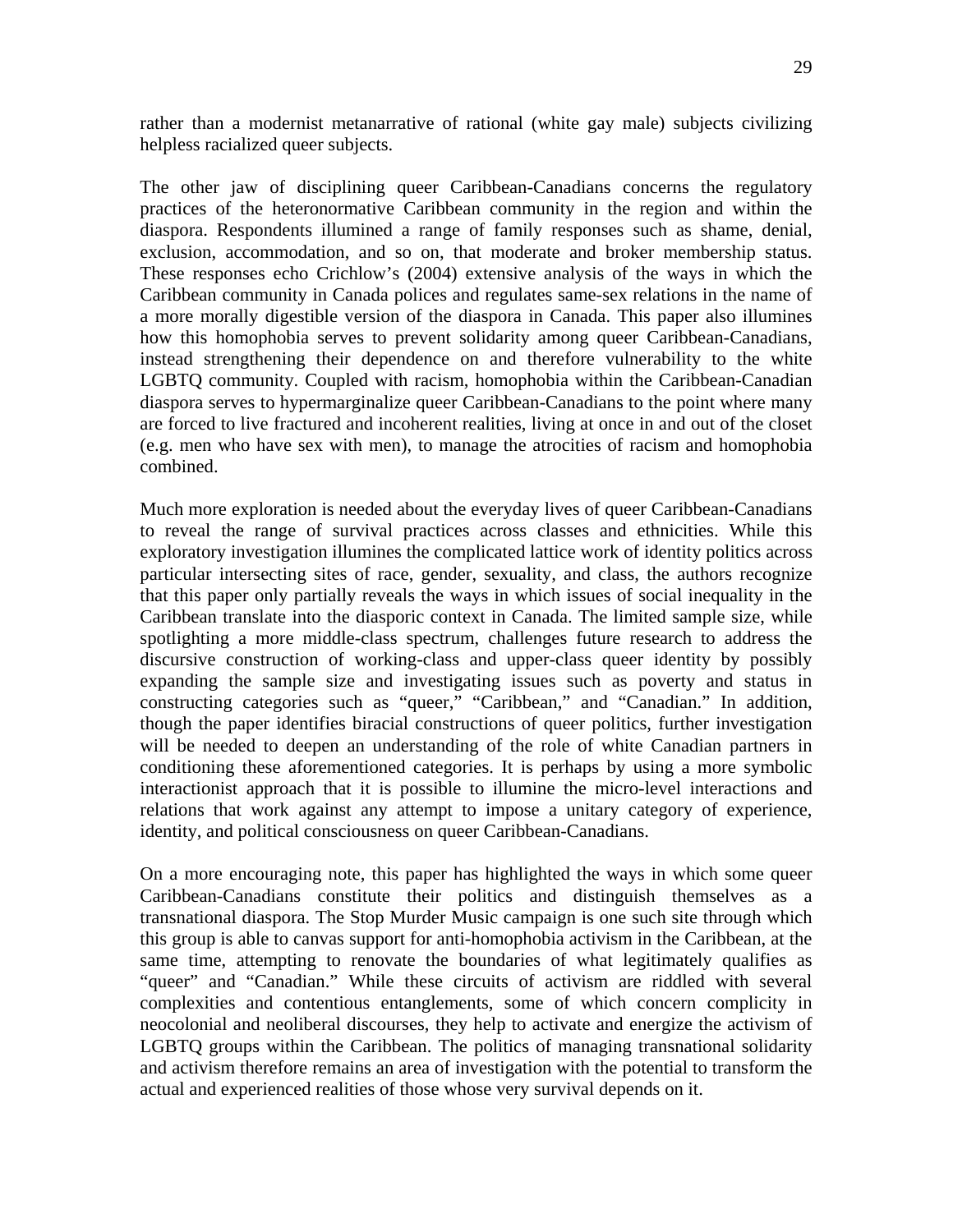#### **REFERENCES**

- Alexander, Jacqui. 2005. *Pedagogies of Crossing: Meditations on Feminism, Sexual Politics, Memory, and the Sacred.* Durham: Duke University Press.
- Anderson, W., and Grant, R. 1975. *The newcomers: Problems and adjustment of West Indian Immigrant children in metro Toronto schools*. Toronto: York University.
- Barnard, Ian. 2003. *Queer Race: Cultural Interventions in the Racial Politics of Queer Theory.* New York: Peter Lang Publishing, Inc.
- Berger, R., and Mallon, D. 1993. "Social support networks of gay men". *Journal of Sociology and Social Welfare* 20(1): 155–174.
- Birbalsingh, Frank. 1997. From *Pillar to Post: The Indo Caribbean Diaspora*. Toronto: TSAR
- Birbalsingh, Frank. 1993. *Indo Caribbean resistance*. Toronto: TSAR.
- Birbalsingh, Frank. 1989. *Indenture & exile: The Indo Caribbean experience*. Toronto: TSAR.
- Calliste, Agnes. 1994. Race, Gender and Canadian Immigration Policy: Blacks from the Caribbean, 1900–1932. *Journal of Canadian Studies* 28(4): 131–149.
- Crichlow, Wesley. 2004. *Buller Men and Batty Bwoys: Hidden Men in Toronto and Halifax Black Communities.* Toronto: University of Toronto Press.
- DaCosta, G. 1976. Counselling and the black child. In *Black Students in Urban Canada*, ed. V. D'Oyley and H. Silverman, 22–39. Toronto: TESL Talk, Ministry of Culture and Recreation.
- D'Oyley, V. and Silverman, H. 1976. *Black students in urban Canada*. Toronto: TESL Talk, Ministry of Culture and Recreation.
- Drummond, Murray. 2005. Asian Gay men's Bodies. *The Journal of Men's Studies*, 13(3): 291–300.
- Gauthier, D., and Chaudoir, N. 2004. Tranny boyz: Cyber community support in negotiating sex and gender mobility among female to male transsexuals. *Deviant Behavior* 25(2): 375–398.
- Gopinath, Gayatri. 2006. *Impossible Desires: Queer Diasporas and South Asian Public Cultures.* Durham and London: Duke University Press.

Head, Wilson and Enid Lee. 1980. *The Black Presence in the Canadian Mosaic: A Study*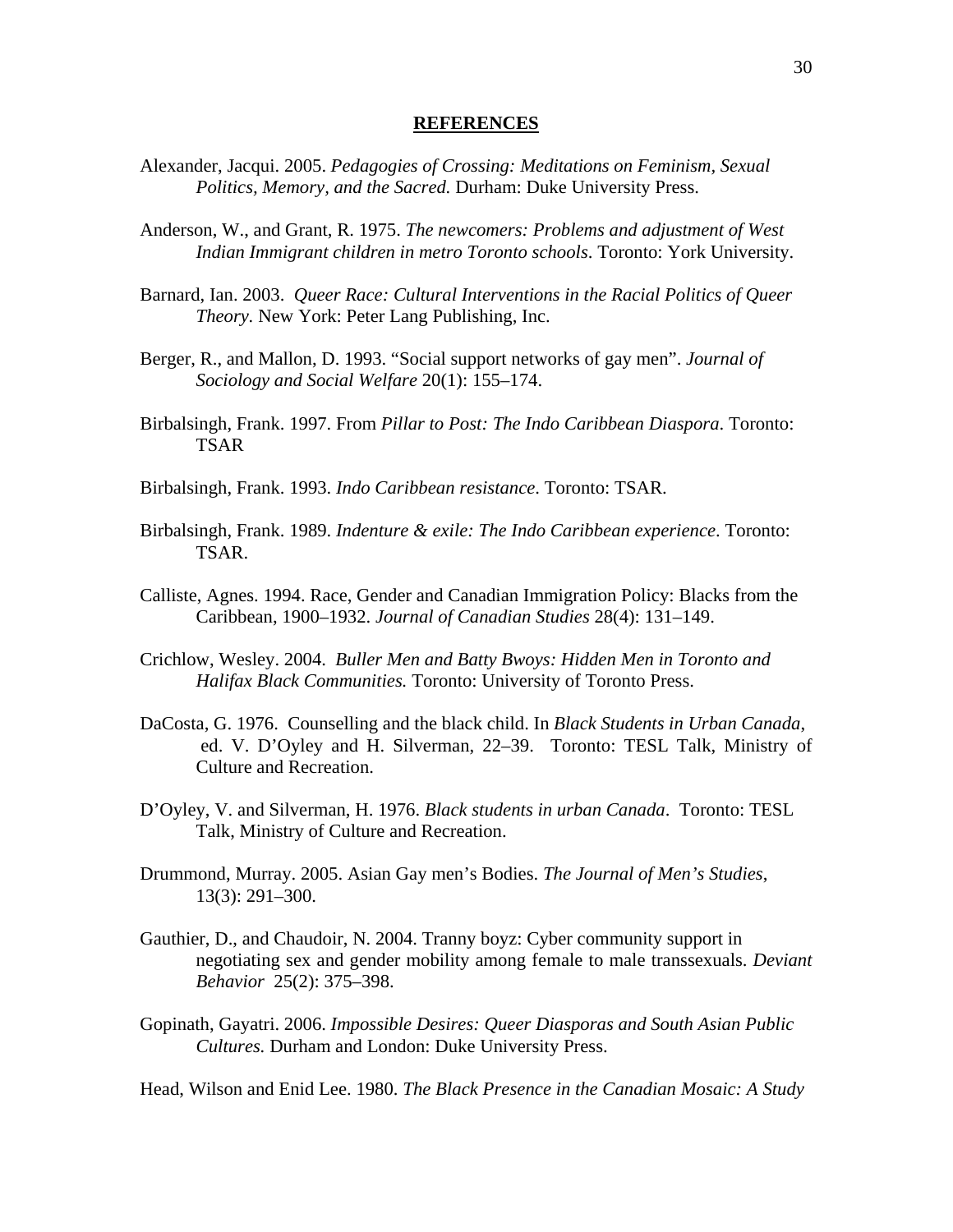*of Perceptions and the Practice of Discrimination Against Blacks in Metropolitan Toronto*. Toronto: Ontario Human Rights Commission.

- Henry, Frances. 1994. *The Caribbean Diaspora in Toronto: Learning to Live with Racism*. Toronto: University of Toronto Press
- Islam, Naheed. 1998. Naming Desire, Shaping Identity: Tracing the Experiences of Indian Lesbians in the United States. In *A Patchwork Shawl: Chronicles of South Asian Women in America*, ed. Shamita Das Dasgupta, 72–96. New Brunswick, NJ: Rutgers University Press.
- James, Carl. 1990. *Making It: Black Youth, Racism and Career Aspirations in a Big City*. Oakville: Mosaic Press.
- Kamashiro, Kevin. 1999. Supplementing normalcy and otherness: Queer Asian American men reflect on stereotypes, identity, and oppression. *Qualitative Studies in Education* 12(5): 491–508.
- Kawale, Rani. 2003. A Kiss is Just a Kiss . . . Or is it? South Asian Lesbian and Bisexual Women and the Construction of Space. In *South Asian Women in the Diaspora*, ed. Nirmal Puwar and Parvati Raghuram, 179–98. New York: Berg Publishers.
- Model, Suzanne. 1991. Caribbean Immigrants: A Black Success Story? *International Migration Review* 25(2): 248–76.
- Mohabeer, Michelle. 1994. *Coconut/Cane & Cutlass*. Toronto: ThirdEye Productions and New York: Women Make Movies.
- Mohanty, Chandra. 1988. Under Western Eyes: Feminist Scholarship and Colonial Discourse. *Feminist Review* 30: 65–88.
- Mootoo, Shani. 1998. *Ceres Blooms at Night.* Toronto: Emblem Editions.
- Nagel, Joane. 2003. *Race, Ethnicity, and Sexuality: Intimate Intersections, Forbidden Frontiers*. New York: Oxford University Press.
- Neufville, Zadie. 2008. Spat escalates over anti-gay lyrics, Caribbean360.com http://www.caribbean360.com/News/Caribbean/Stories/2008/05/12/NEWS00000 05814.html May 12, 2008.
- Patton, M. 2002. *Qualitative research and evaluation methods.* 3rd ed. Thousand Oaks: Sage.
- Plaza, Dwaine. 2007. Migration Caribbeene et Integration au Canada: a la poursuite du reve d'ascension Sociale (1900-1998). *Terres D'Amerique* 6: 141–157.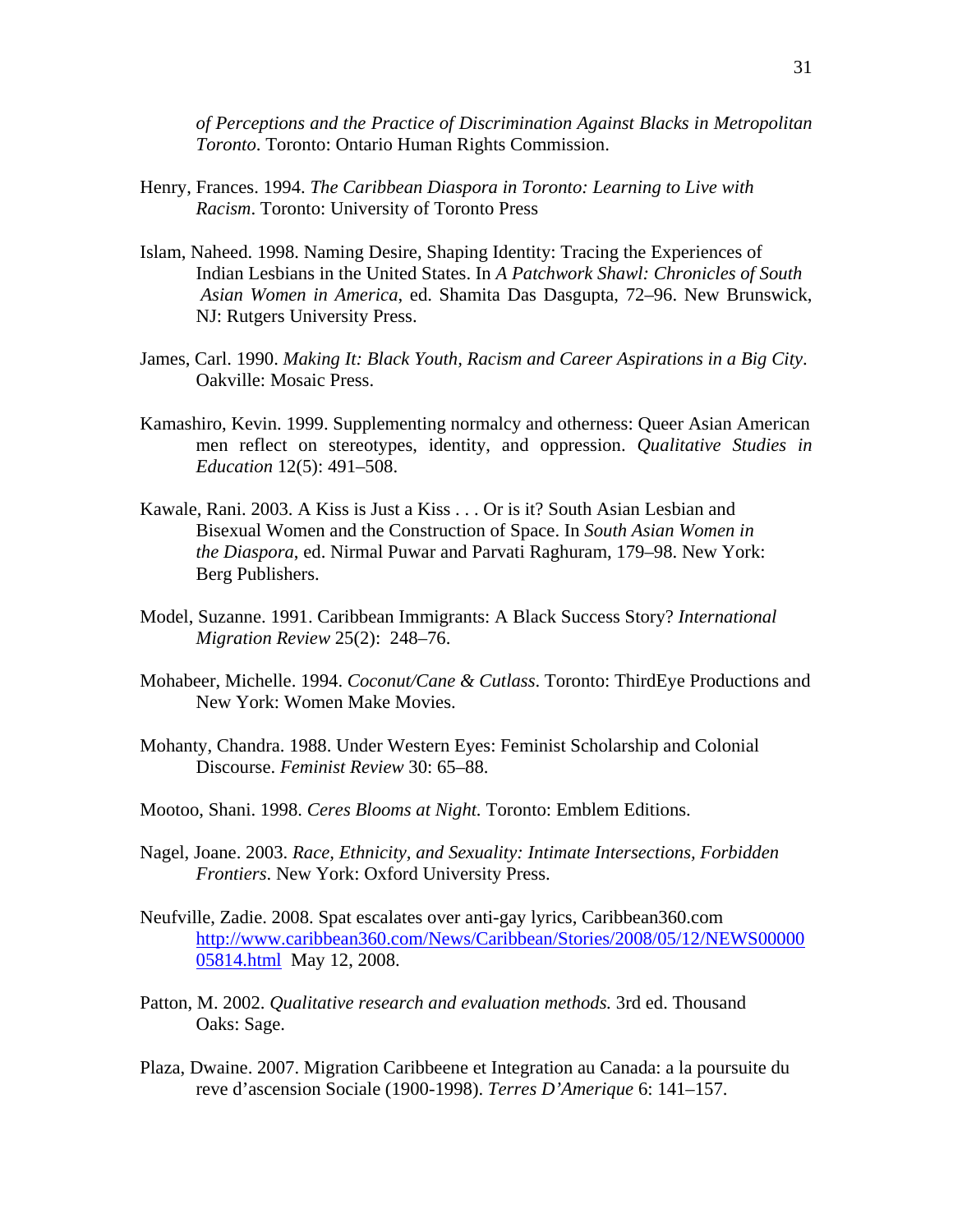- Plaza, Dwaine. 2006. The Construction of a Segmented Hybrid Identity Among One and a Half and Second Generation Indo- and African- Caribbean-Canadians. *Identity: An International Journal of Theory and Research* 6(3): 207–230.
- Plaza, Dwaine. 2004. Disaggregating the Indo and African-Caribbean Migration and Settlement Experience in Canada. *Canadian Journal of Latin American and Caribbean Studies* 29(57–58): 241–266.
- Plaza, Dwaine. 2001. A Socio-Historic Examination of Caribbean Migration to Canada: Moving to the Beat of Changes in Immigration Policy. *Wadabagei: A Journal of the Caribbean and its Diaspora* 4(1): 39–80.
- Pool, Gail. 1989. Shifts in Grenadian Migration. *International Migration Review* 23(2): 238–266.
- Preibisch, Kerry. 2007. Local Produce, Foreign Labor: Labor Mobility Programs and Global Trade Competitiveness in Canada. *Rural Sociology* 72(3): 418–449.
- Ramcharan, Subhas. 1982. *Racism: Non-Whites in Canada*. Toronto: Butterworth & Co. (Canada) Ltd.
- Ramcharan, Subhas. 1976. The Economic Adaptation of West Indians in Toronto, Canada. *The Canadian Review of Sociology and Anthropology* 13(3).
- Richmond, Anthony. 1988. Caribbean Immigrants in Britain and Canada: Socio-Economic Adjustment. *International Migration* XXVI(4): 365–375.
- Richmond, Anthony. 1993. Education and Qualifications of Caribbean Migrants in Metropolitan Toronto. *New Community* 19 (2): 263–280.
- Silvera, Makeda*.*1991. *Piece of My Heart: A Lesbian-of-Colour Anthology.* Toronto: Sister Vision*.*
- Silvera, Makeda. 1989. *Silenced: Talks with working class West Indian women about their lives and struggles as domestic workers in Canada*. Toronto: Williams-Wallace.
- Simmons, Alan and Dwaine, Plaza. 2006. The Caribbean Community in Canada: Transnational Connections and Transformation. In *Negotiating Borders and Belonging: Transnational Identities and Practices in Canada*, ed. Wong, Lloyd and Vic Satzewich, 130–149. Vancouver, Canada: University of British Columbia Press.
- Stonequist, E. 1961. *The marginal man: A study in personality and culture conflict*. New York: Russell & Russell.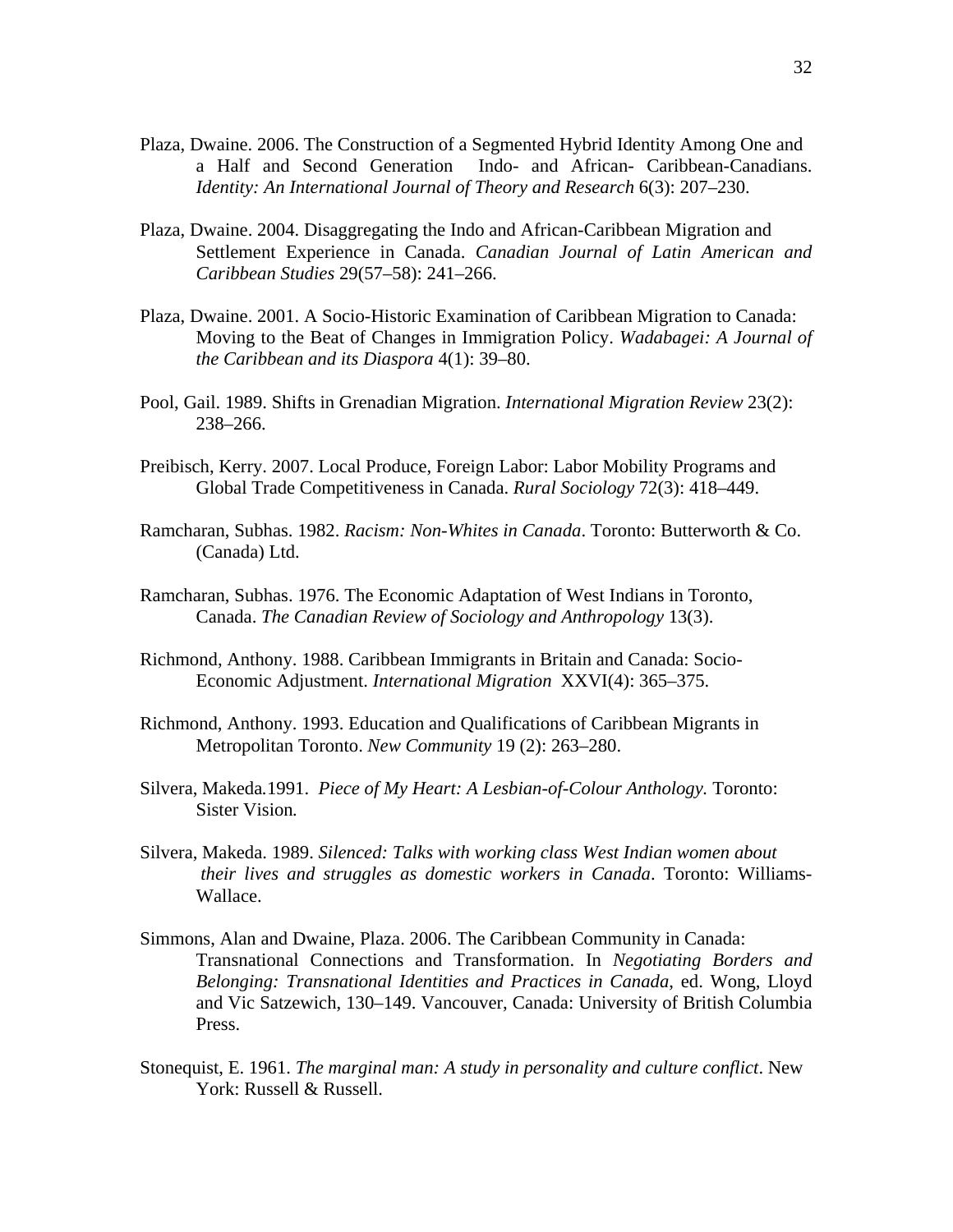- Strauss, A., and Corbin, J. 1990. *Basics of qualitative research: Grounded theory procedures and techniques*. Newbury Park, California: Sage Publishing.
- Walcott, Rinaldo. 2006. Black Men in Frocks: Sexing race in a gay ghetto (Toronto). In *Claiming Space: Racialization in Canadian Cities*, ed. Cheryl Teelucksingh, 121– 133. Waterloo, Canada: Wilfred Laurier Press.
- Zhou, Min. 1999. Coming of age: The current situation of Asian American children. *Amerasia Journal* 25(1): 1–27.